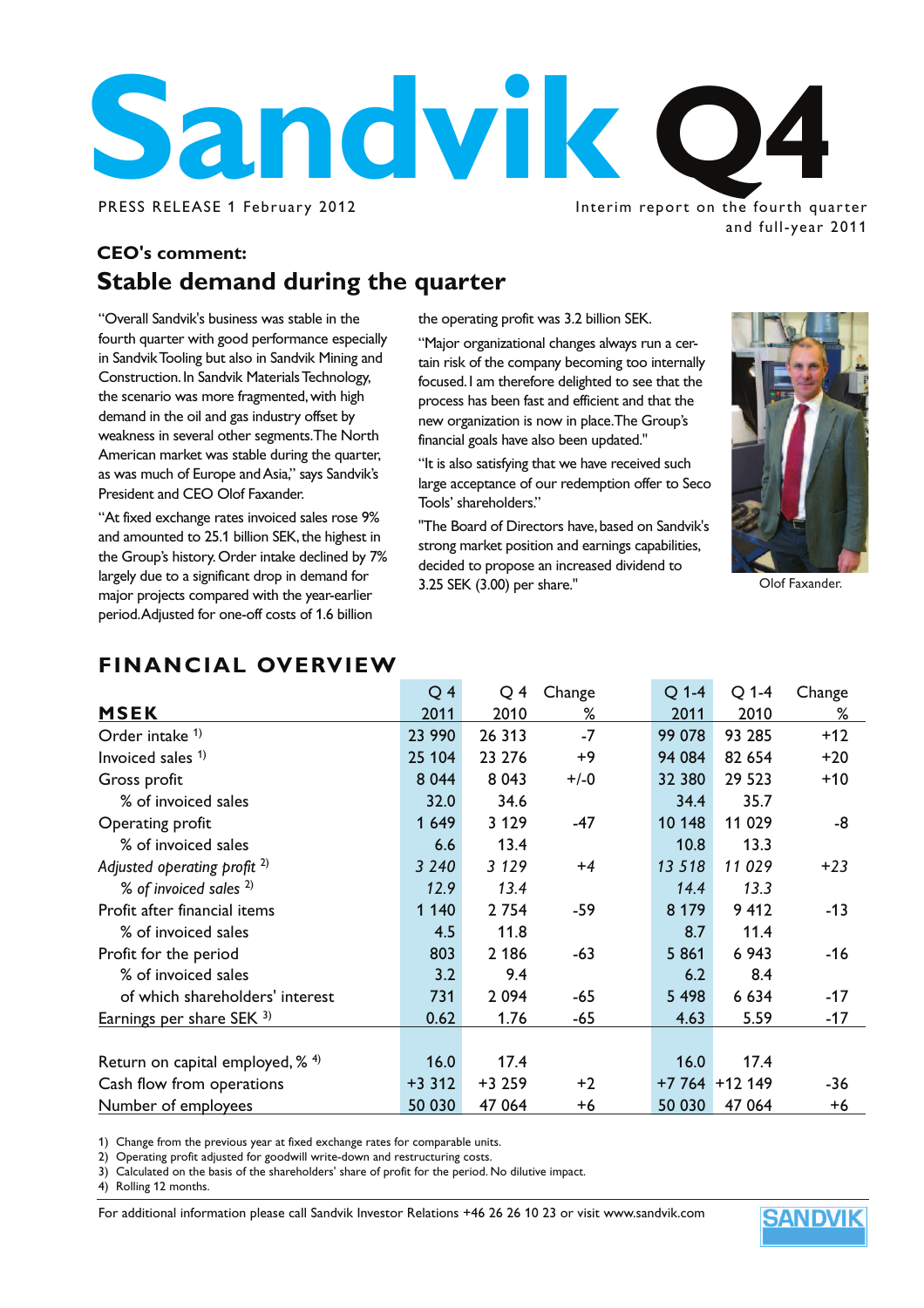# **Market and sales**



|                 |      | Order intake Invoiced sales |
|-----------------|------|-----------------------------|
| Price/volume, % | -1   | +4                          |
| Structure %     | $+1$ | +1                          |
| Currency, %     |      |                             |
| Total, %        |      |                             |

The table is multiplicative, i.e. the different components must be multiplied to determine the total effect.

**The business situation was stable compared to the third quarter. Invoicing was the highest ever for a quarter and totaled 25.1 billion SEK. The increase compared with the preceding year was 9% at fixed exchange rates. Order intake declined slightly, primarily due to a significant reduction in activity in terms of projects, but also a weaker market in the consumer industry and for low value-added metal products. In total, order intake decreased by 7% at fixed exchange rates and totaled 24.0 billion SEK. Currency effects had a negative impact of 2% on order intake and invoiced sales.**

The market situation for Sandvik's operations in the fourth quarter was largely unchanged compared with the preceding quarter. It was characterized by continued restraint in sections of the Chinese industry, sustained economic turbulence in southern Europe, lower production rates in such sectors and the consumer industry and low activity in the construction industry. Meanwhile, development remained strong in North America and parts of Europe and Asia, and demand from, for example, the automotive and mining industries and the oil/ gas segment was high in the majority of markets.

Sandvik Tooling's order intake and invoiced sales developmed well during the quarter, primarily in Europe, North America and Asia. The development was mainly driven by the automotive, aerospace and mechanical engineering industries. Overall Sandvik Mining and Construction continued to perform well. Activity in the mining industry remained robust but major orders, primarily for surface mining equipment,

declined from a high level of 3.2 billion SEK in the fourth quarter 2010 to slightly less than 1 billion SEK during this quarter. The weak trend continued in the construction industry, particularly in China and Europe.

For Sandvik Materials Technology, demand remained weak for low value-added products and products for the consumer and automotive industries, while activity in the oil and gas industry – in line with earlier quarters – was highly favorable.

**Order intake** amounted to 23,990 MSEK (26,313), a total decline of 9%, or 7% at fixed currencies for comparable units. Order intake for major project orders fell by approximately 2.7 billion SEK compared with the preceding year. Currency effects had a negative impact on order intake of 2%. The change at fixed currencies for comparable units was +21% for Sandvik Tooling and -19% for Sandvik Mining and Construction. For Sandvik Materials Technology, the change was -19% compared with the fourth quarter of 2010, including a negative impact of about 4 percentage points related to changed metal prices.

**Invoiced sales** in the fourth quarter amounted to 25,104 MSEK (23,276), a total increase of 8%, or 9% at fixed currencies for comparable units compared with the fourth quarter of the preceding year. Currency effects had a negative impact of 2% on invoiced sales. Invoiced sales at fixed currencies and for comparable units increased by 15% for Sandvik Tooling and by 13% for Sandvik Mining and Construction. For Sandvik Materials Technology, invoiced sales declined by 5% compared with the fourth quarter of 2010, including a negative impact of about 4 percentage points related to changed metal prices.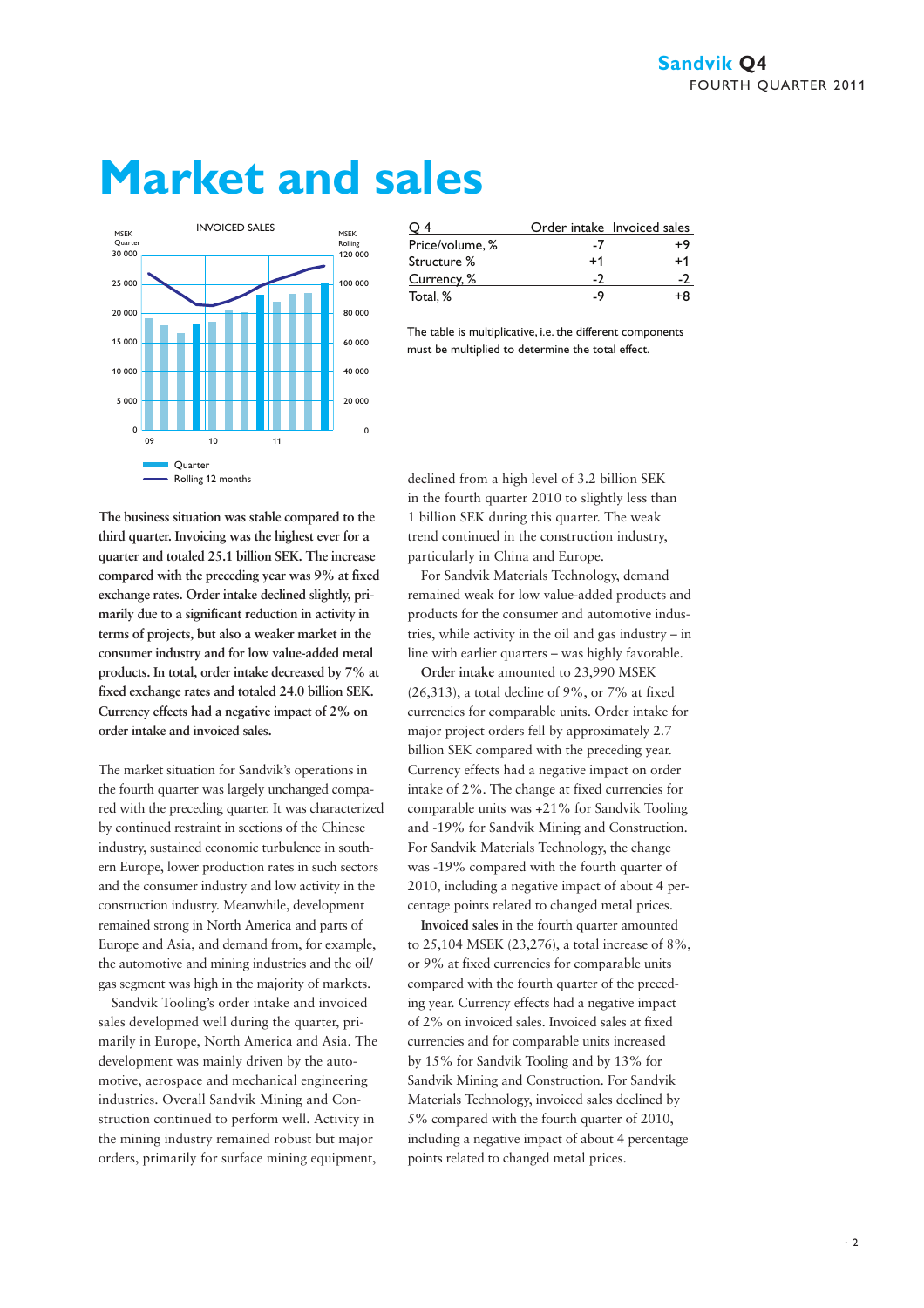# **Earnings and return**

**The underlying operations developed well in the quarter. The operating profit, adjusted for nonrecurring costs but including negative metal price and currency effects, was approximately 3.2 billion SEK, or 12.9% of invoiced sales. The reported operating profit amounted to 1,649 MSEK (3,129) and the reported operating margin was 6.6% (13.4) of invoiced sales. The result was significantly impacted by costs for impairments and restructuring measures totaling about 1.6 billion SEK. The result was also negatively impacted by approximately 125 MSEK due to changed metal prices and about 200 MSEK from currency effects. The reported return on capital employed was 16.0% (17.4) for the most recent 12-month period, but adjusted for nonrecurring costs, return was 19%.** 

The quarter's result and return were significantly impacted by one-off costs for impairments and restructuring measures in addition to the negative effects of changed metal prices and currency effects. In operating activities, both sales and production volumes increased, primarily in Sandvik Tooling and parts of Sandvik Mining and Construction, which contributed to an improvement in the underlying profitability of several operations.

Efforts to implement the new strategy proceeded as planned and a new organization for all business areas was put in place by 1 January 2012. Of the total estimated cost of 3.5 billion SEK related to strategy and structural measures, about 3.3 billion SEK was charged to the third and fourth quarters of 2011.

Net financial items amounted to -509 MSEK (-375) and the reported profit after net financial items was 1,140 MSEK (2,754), or 4.5% of





invoiced sales.

Income tax was -337 MSEK (-568) and net profit for the period was 803 MSEK (2,186), or 3.2% of invoiced sales. Earnings per share amounted to 0.62 SEK (1.76) for the quarter.

Working capital declined by approximately 300 MSEK in volume and amounted to 26% of invoiced sales, compared with 28% in the preceding quarter and 22% in the year-earlier period.

Including nonrecurring costs, return on capital employed for 2011 was 16.0% (17.4), but adjusted for these costs, return was 19%. Return on equity totaled 17.3% (22.1).

Cash flow from operations increased slightly and amounted to +3,312 MSEK (+3,259). Investments totaled 1,721 MSEK (1,789) of which company acquisitions accounted for 73 MSEK (490). Cash flow after investments rose to +1,604 MSEK (+1,520) for the quarter.

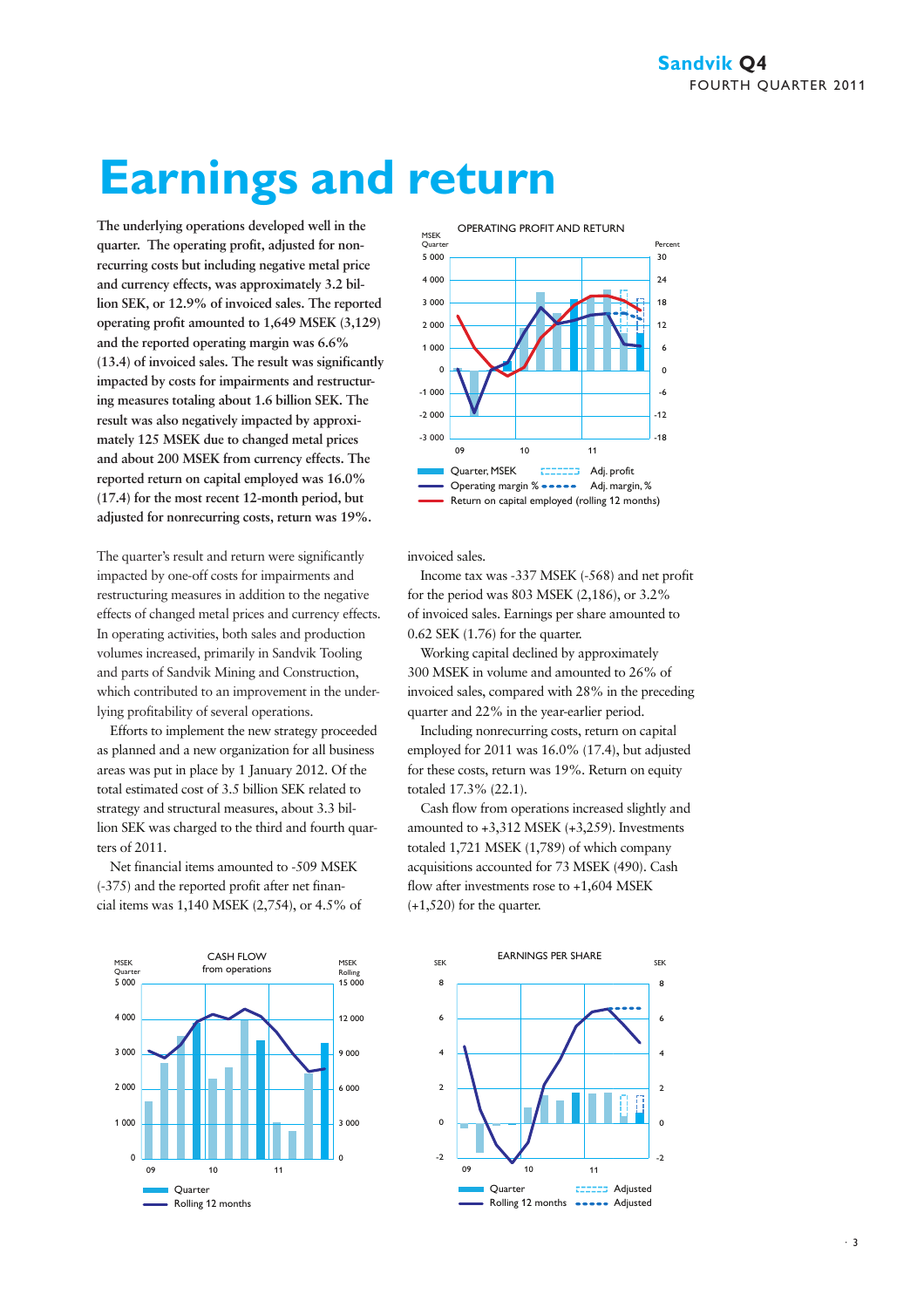# **Sandvik Tooling**

- **Continued high demand**
- **High invoiced sales**
- **Increased profitability**
- One off costs ~200 MSEK The table is multiplicative, i.e. the different components

**The demand trend for cutting tools and products from Sandvik Tooling remained favorable in the fourth quarter. Both order intake and invoiced sales improved in the majority of markets compared with the preceding quarter and the year-earlier period. Increased invoiced sales combined with higher production rates ensured an improvement in the underlying operating profit. Order intake and invoiced sales rose 21% and 15%, respectively, at fixed exchange rates for comparable units. Operating profit increased to 1,441 MSEK (1,219), or 20.3% of invoiced sales. The result was charged with costs of about 200 MSEK related to ongoing restructuring measures. Changed exchange rates had a negative impact of approximately 50 MSEK compared with the preceding year.** 

The market situation was positive for Sandvik Tooling in North America and Europe during the quarter. Both order intake and invoiced sales developed strongly primarily due

to high activity and demand in the automotive, aerospace and mechanical engineering industries, but also in the energy and mining industries. Activity in South America and parts of Asia was, however,

Q 4 Order intake Invoiced sales Price/volume,  $%$  +21 +15<br>Structure.  $%$  +21 +15 Structure, % Currency, % -1 -1 Total,  $%$  +20 +14

must be multiplied to determine the total effect.

trend in such areas as the automotive industry and lower investment activity in China.

The increase in invoiced sales compared with the preceding year entailed higher production rates and thus increased capacity utilization, which positively impacted profitability. The price trend remained stable compared with the preceding quarter.

Cash flow developed favorably and working capital declined slightly during the quarter. Combined with a rise in invoiced sales, this resulted in a reduction in working capital as a share of invoiced sales to 24.7% compared with 26.3% in the preceding quarter and 23.4% in 2010.

Compared with the fourth quarter of 2010, operating profit improved and amounted to 1,441 MSEK (1,219), or 20.3% (19.5) of invoiced sales. The result was negatively impacted by about 200 MSEK due to oneoff costs for impairments and restructuring measures. Adjusted for these costs, the operating margin exceeded 23% (19.5). Furthermore, the result was negatively impacted compared with 2010 by 50 MSEK as a result of changed exchange rates. Return on capital employed improved significantly and amounted to 28.4%

somewhat more sluggish due to a continued weak  $(20.0)$ .

|                               | Q <sub>4</sub> | O 4     | Change  | $Q$ 1-4 | $O$ 1-4 | Change  |
|-------------------------------|----------------|---------|---------|---------|---------|---------|
| <b>MSEK</b>                   | 2011           | 2010    | %       | 2011    | 2010    | %       |
| Order intake                  | 7 3 8 5        | 6 1 5 0 | $+21$ * | 27 918  | 24 342  | $+22$ * |
| Invoiced sales                | 7 104          | 6 2 5 5 | $+15 *$ | 27 160  | 23 893  | $+21$ * |
| Operating profit $**$         | 1 4 4 1        | 1 2 1 9 | $+18$   | 5896    | 4 2 9 6 | $+37$   |
| %                             | 20,3           | 19,5    |         | 21,7    | 18,0    |         |
| Return on capital employed, % | 28,4           | 20.0    |         | 28.4    | 20.0    |         |
| Number of employees           | 15 948         | 15 278  | $+4$    | 15 948  | 15 278  | +4      |

At fixed exchange rates for comparable units.

Including one off costs of approximately 200 MSEK.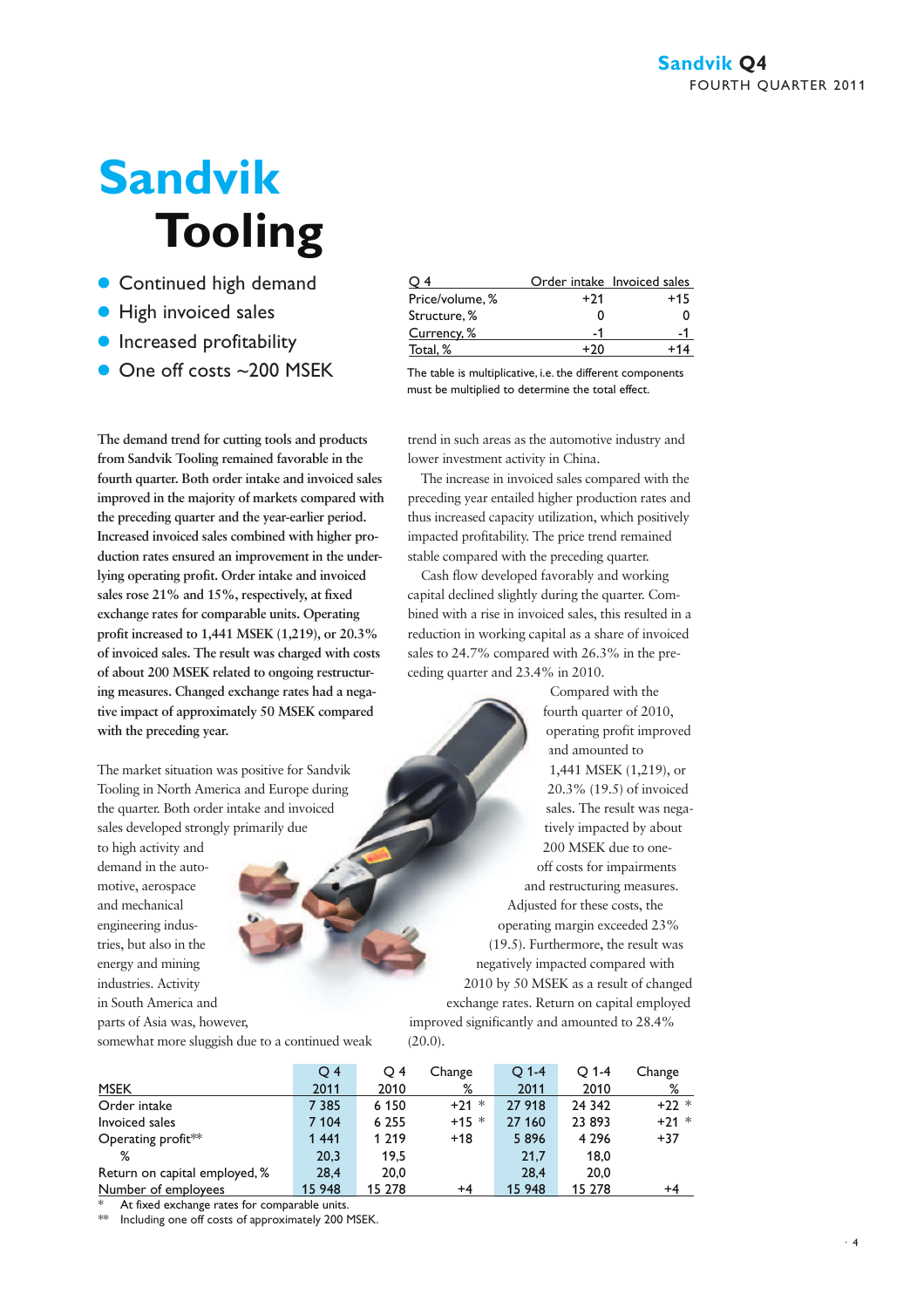# **Sandvik Mining and Construction**

- **Strong mining market**
- **Weak construction market**
- 400 redundancies
- $\bullet$  One off costs  $\sim$  500 MSEK The table is multiplicative, i.e. the different components

**Activity in the global mining industry remained strong during the fourth quarter. However, demand in the construction industry remained weak and order intake for major projects was significantly down versus the preceding year. Order intake declined in total by 19% while invoiced sales grew 13% at fixed exchange rates compared with the year-earlier period. The result amounted to 964 MSEK (1,503) or 8.3% of invoiced sales. One off costs impacted the result by about -500 MSEK and changed exchange rates had a negative impact of around 70 MSEK compared with the preceding year.**

Activity in the mining industry, both underground and surface mining, remained high

during the quarter.

Demand displayed stronger development in the southern hemisphere than in the northern, with this being particularly evident within the aftermarket. Activity in the construction industry remained relatively weak, especially in large parts of Europe and in China, where the financial austerity programs resulted in lower activity. During the quarter, the business area received two major orders for surface mines in Brazil and Australia, respectively, for a combined value of nearly 1 billion SEK. Thus, the

|      | Order intake Invoiced sales |
|------|-----------------------------|
| -19  | $+13$                       |
| $+1$ | $^{\mathrm {+1}}$           |
|      | -3                          |
|      | +10                         |
|      |                             |

must be multiplied to determine the total effect.

order intake for major projects was significantly lower than the very high level of 3.2 billion SEK in the corresponding quarter of 2010. The rate of price increases was stable during the quarter.

Extensive work has been carried out during the quarter to prepare the new organization, which as of 1 January 2012, will be split into two new business areas, Sandvik Mining and Sandvik Construction. The introduction of the new organization will entail an expected reduction in the workforce of about 400 employees. Restructuring and impairment costs of 500 MSEK were charged to the quarter.

The aftermarket portion of invoiced sales was 46%, while equipment and projects comprised 40% and 14%, respectively. Compared with the preceding quarter, working capital was largely unchanged but declined as a share of invoiced sales to 25%.

> Operating profit in the fourth quarter amounted to 964 MSEK (1,503), or 8.3% (14.3) of invoiced sales. Adjusted for nonrecurring costs of 500 MSEK,

the operating margin was 13% (14.3). Changed exchange rates had a negative impact on earnings of approximately 70 MSEK. Return on capital employed over the past 12 months amounted to 27.4% (25.9).

|                                | $\overline{O}$ 4 | O 4    | Change  | $O$ 1-4 | $O$ 1-4 | Change  |
|--------------------------------|------------------|--------|---------|---------|---------|---------|
| <b>MSEK</b>                    | 2011             | 2010   | %       | 2011    | 2010    | ℅       |
| Order intake                   | 10 615           | 13 381 | $-19*$  | 45 517  | 42 079  | $+15 *$ |
| Invoiced sales                 | 11 589           | 10 543 | $+13$ * | 41 481  | 35 182  | $+25$ * |
| Operating profit <sup>**</sup> | 964              | 1 503  | -36     | 5 2 4 6 | 4 6 6 5 | $+12$   |
| %                              | 8,3              | 14.3   |         | 12.6    | 13.3    |         |
| Return on capital employed, %  | 27,4             | 25.9   |         | 27.4    | 25.9    |         |
| Number of employees            | 17 170           | 15 455 | $+11$   | 17 170  | 15 455  | $+11$   |

At fixed exchange rates for comparable units.

Including one off costs of approximately 500 MSEK.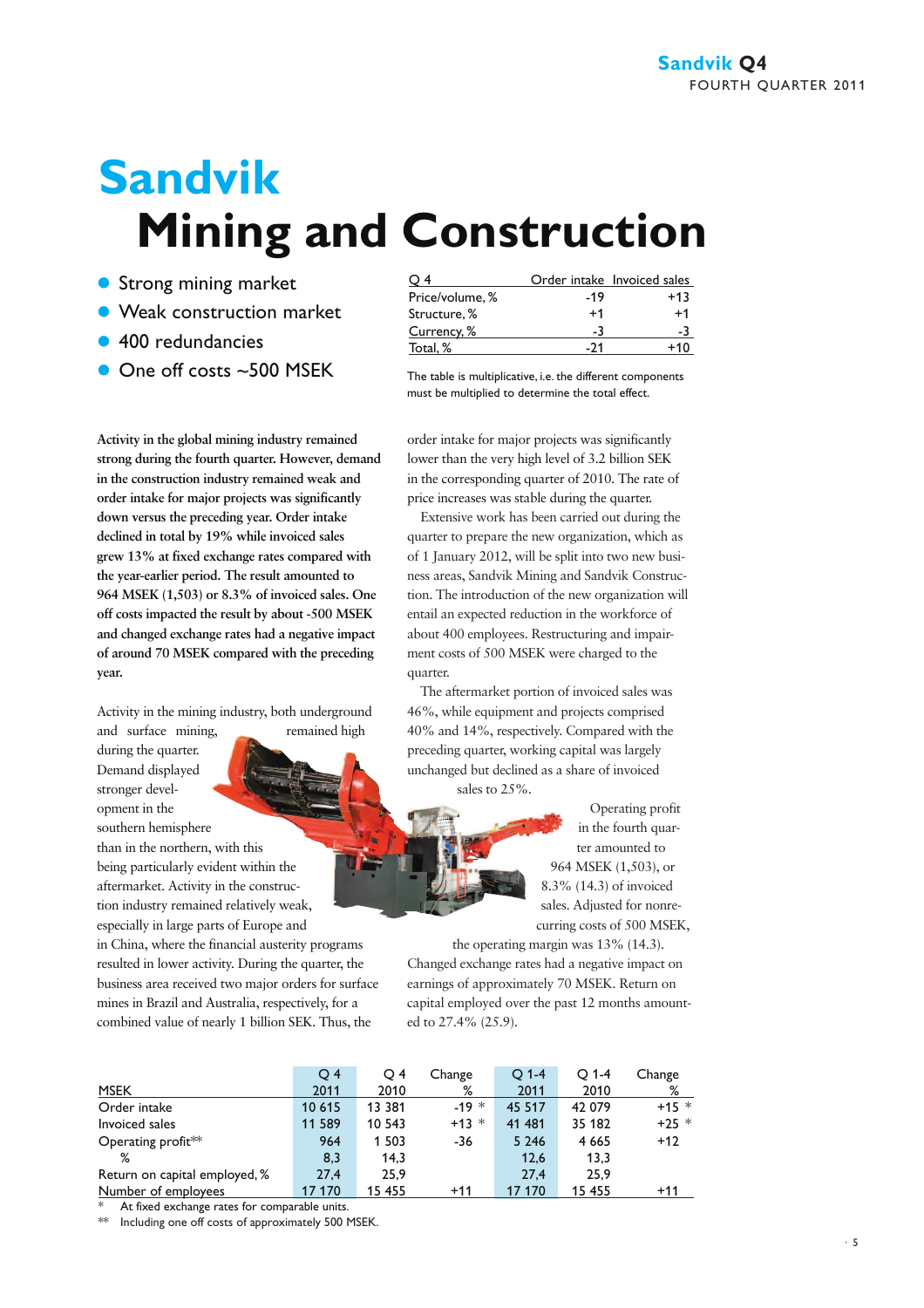# **Sandvik Materials Technology**

- **Fragmented market scenario**
- **Oil/gas sector strong**
- **Consolidation of wire manufac**turing
- $\bullet$  One off costs ~900 MSEK

**The demand scenario was fragmented for Sandvik Materials Technology during the quarter. Order intake declined at fixed exchange rates by 19% compared with the year-earlier period. Adjusted for changed metal prices, the reduction was 15%. Invoiced sales declined by 5% including metal price effects of 4%. The reported operating result was -841 MSEK (326), including nonrecurring costs for restructuring measures and impairments of approximately 900 MSEK. Changed metal prices impacted -125 MSEK. Currency effects were marginally negative during the quarter.**

The global market situation remained fragmented during the quarter. The financial constraints in China and the financial turmoil in Europe had a negative impact on investment levels and production rates in several segments.

In North America, demand was stable, primarily in the oil and gas and aerospace industries, while order intake weakened in Europe and Asia. Activity in the nuclear

power industry remained low. Although demand was favorable from the aerospace and process industries, a further deterioration was noted from the consumer and electronics industries as well as for low value-added products.

|                |     | Order intake Invoiced sales |
|----------------|-----|-----------------------------|
| Price/volume % | -19 | -5                          |
| Structure, %   |     | -1                          |
| Currency, %    |     |                             |
| Total, %       |     |                             |

The table is multiplicative, i.e. the different components must be multiplied to determine the total effect.

Lower inventory levels and accounts receivables resulted in a reduction in working capital compared to the previous quarter and amounted to 32% (27 in Q4 2010) of invoiced sales.

Work began on the introduction of a new and simplified organizational structure in mid-September. As a consequence of the organizational change, a structural redundancy of about 600 permanent employees, of whom close to 400 in Sweden, and 180 temporary employees was identified. The majority of the redundancies will take place in the first half of 2012. Furthermore, wire and strip pro-

> duction in Sweden will be consolidated to Sandviken.

The operating result amounted to -841 MSEK (326) or -18.5% (6.7) of invoiced sales. Nonrecurring costs for impairments and restructuring measures impacted the result by about 900 MSEK and changed metal prices by approximately -125 MSEK (-80). Reduced volumes generated lower production rates and inventory levels. Adjusted for one-off costs and metal price effects,

the operating margin was slightly more than 4% (6.7). Changed exchange rates had a marginally negative impact. Return on capital employed for 2010 months was -9.8 % (9.5).

|                               | Q <sub>4</sub> | $\circ$ 4 | Change | $O$ 1-4 | O 1-4   | Change |
|-------------------------------|----------------|-----------|--------|---------|---------|--------|
| <b>MSEK</b>                   | 2011           | 2010      | %      | 2011    | 2010    | %      |
| Order intake                  | 4 1 2 4        | 5 1 5 8   | $-19*$ | 18 445  | 20 847  | $-8*$  |
| Invoiced sales                | 4 5 5 6        | 4896      | $-5*$  | 18 379  | 17 703  | $+9 *$ |
| Operating profit $**$         | $-841$         | 326       | ۰.     | $-1619$ | 1 5 4 0 |        |
| %                             | $-18,5$        | 6,7       |        | $-8,8$  | 8,7     |        |
| Return on capital employed, % | $-9.8$         | 9,5       |        | $-9.8$  | 9.5     |        |
| Number of employees           | 9 2 2 1        | 9 0 5 8   | $+2$   | 9 2 2 1 | 9058    | $+2$   |

At fixed exchange rates for comparable units.

Including one off costs of approximately 900 MSEK.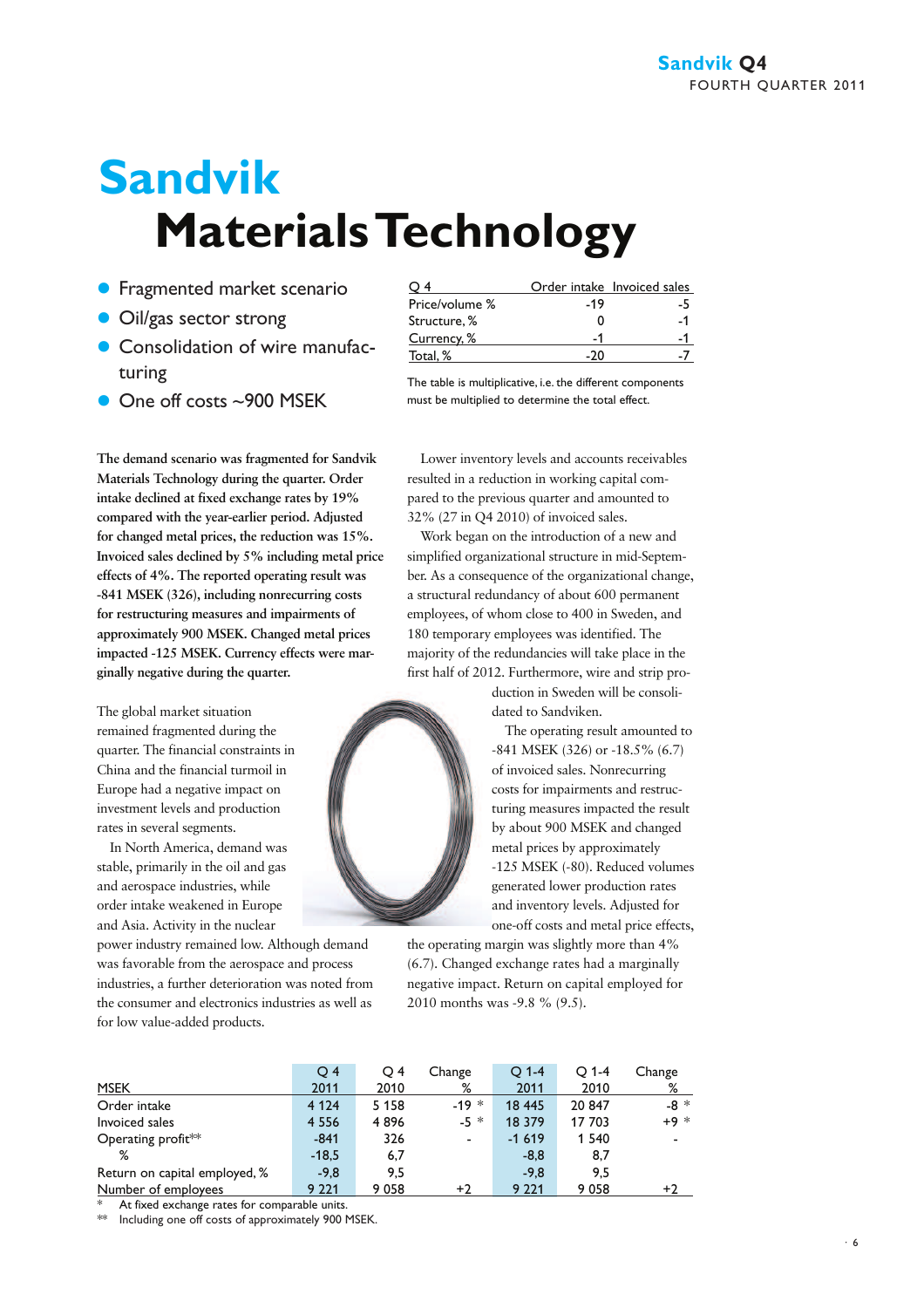# **Full-year 2011**

The global business climate improved significantly in 2011 compared with 2010. The improvement was most discernible during the first six months of 2011, while the second half of the year was marked by increased macroeconomic turbulence mainly linked to the euro crisis in Europe combined with financial austerity in China, which dampened the activity in several segments.

 On 1 February, Olof Faxander assumed the position as the new President and CEO of Sandvik.

In the second half of the year, a new strategy and Group Executive Management team were announced in addition to a new organization and with a significant focus on lower costs and higher profitability. As a consequence of the new strategy and organization, a number of impairments and restructuring measures were implemented. Sandvik's order intake for 2011 developed positively and amounted to 99,078 MSEK (93,285), up 6% in total and 12% at fixed currency rates for comparable units. Invoiced sales was the highest ever and amounted to 94,084 MSEK (82,654), up 14% in

total and 20% at fixed currencies.

Operating profit for 2011 amounted to 10,148 MSEK (11,029) including charges of just over 3.3 billion SEK due to restructuring measures and impairments and slightly more than 200 MSEK resulting from changed metal prices. The operating margin was 10.8% (13.3) of invoiced sales. Since the beginning of the year, changed exchange rates had a negative impact of about 1.4 billion SEK on the result compared with the preceding year.

Net financial items amounted to -1,969 MSEK (-1,617) and the result after net financial items was 8,179 MSEK (9,412). The tax rate was 28% and profit for the period amounted to 5,861 MSEK (6,943). Earnings per share was 4.63 SEK (5.59).

Cash flow from operating activities was +7,764 MSEK (+12,149). The Group's investments in fixed assets amounted to 4,994 MSEK (3,378), with acquisitions accounting for 338 MSEK (1,216). After investments, acquisitions and divestments, cash flow was +2,584 MSEK (+7,769).

### **Significant events**

- On 12 October, Sandvik founded a joint venture company with Shandong Energy Machinery Co. for the manufacture and sale of coal mining equipment. The joint venture is expected to be operational from the beginning of 2012.
- On 9 October, Sandvik completed the acquisition of 80% of the shares in Shanghai Jianshe Luqiao (SJL), a chinese manufacturer of crushing and screening equipment.
- On 1 November, as a consequence of the new strategy, Sandvik gave notice of a personnel reduction of 365 employees in Sweden. The redundancies will primarily be made in the first half of 2012.
- In January 2012 Sandvik Mining and Construction announced that the ongoing restructuring will result in a consolidation of the product range and a reduction of about 400 employees. The result in the fourth quarter is therefore charged with around 500 MSEK in one off costs. At the same time Sandvik Materials Technology announced a consolidation of wire and strip

production in Sweden to the unit in Sandviken, resulting in a additional redundancy of about 100 employees in Hallstahammar, Sweden.

- During the quarter, Sandvik Mining and Construction received two major project orders for surface mining equipment: one order from Brazil valued at approximately 400 MSEK and one order from Australia valued at about 500 MSEK. Both projects are expected to be completed during the first six months of 2014.
- On 1 October, Tomas Nordahl assumed the position as Executive Vice President with responsibility for IT, sourcing and strategy and is also a member of Sandvik's Group Executive Management.
- On 30 November, Jan Lissåker, currently Vice President of Sandvik Investor Relations, was appointed new Executive Vice President Group Communications and member of Group Executive Management assuming the position on 5 March 2012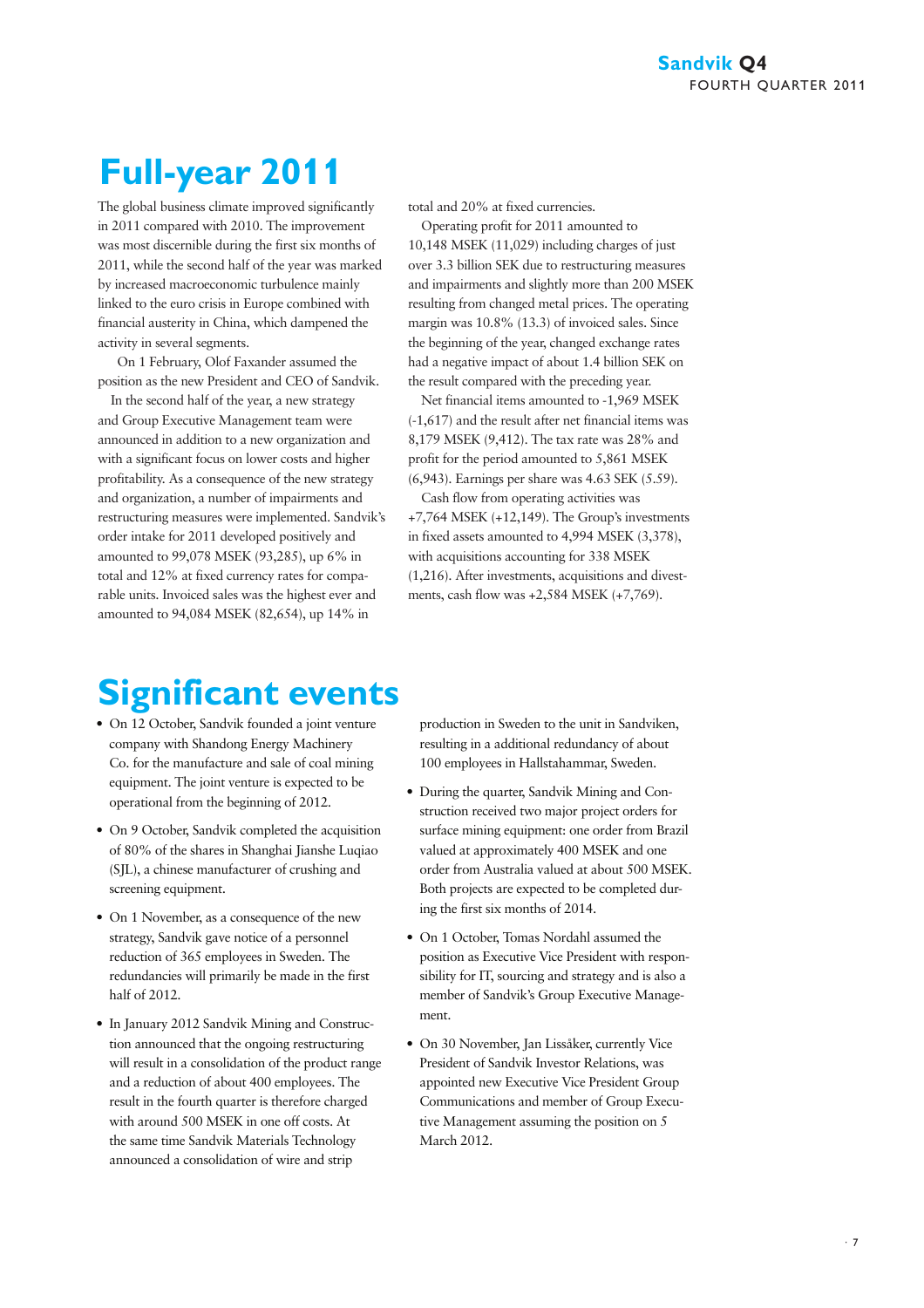### **Parent company**

The Parent Company's invoiced sales for the fourth quarter of 2011 amounted to 4,206 MSEK (4,914) and the operating result was -1,680 MSEK (-177). For the full-year 2011, invoiced sales amounted to 17,460 MSEK (17,668) and the operating result was -2,754 MSEK (+107). The operating result for the fourth quarter was impacted by the impairment of property, plant and machinery, higher provisions to the pension fund and negative metal price effects in inventory. The result from shares in Group companies consists primarily of dividends and Group contributions from these and amounted to 2,547 MSEK (3,343) after the fourth quarter.

Interest-bearing liabilities and provisions, less cash and cash equivalents and interest-bearing assets, amounted to 16,990 MSEK (10,554).

For 2012, the Parent Company's indebtedness and shareholders' equity were impacted by 1.4 billion SEK through the signing of a share swap agreement pertaining to the hedging of the approved share-based incentive program. The debt will be reversed in connection with future redemption of share options. Investments in property, plant and machinery amounted to 1,421 MSEK (946).

### **Status new Group strategy**

During the quarter, a number of actions were approved and carried out with the aim of preparing for and implementing the new strategy. The organization has been split into five business areas instead of three and plans to achieve the new strategic targets have been established for the Group. Actions mainly include workforce reductions, consolidation of production units, discontinuation of unprofitable products and expansion of other products. As a result of the approved actions, the

result in the second half of the year was charged with about 3.3 billion SEK of the estimated total cost of approximately 3.5 billion SEK.

The action program is being implemented as fast as possible to minimize the risk of negative consequences. Approved measures relating to workforce changes are expected to be completed in the first half of 2012. Costs for approved and anticipated actions are broken down as follows:

#### **Recognized and anticipated costs attributable to the new strategy and organization**

| Business area                   | Actual  | Actual | Anticipated    | Anticipated |  |
|---------------------------------|---------|--------|----------------|-------------|--|
| Rounded-off figures, MSEK       | O 3     | O 4    | remaining cost | total cost  |  |
| Sandvik Tooling                 |         | $-200$ | $~1$ -200      | $-400$      |  |
| Sandvik Mining and Construction | $<$ 100 | ~1.500 |                | >500        |  |
| Sandvik Materials Technology    | 1700    | $-900$ |                | $-2600$     |  |
| Total                           | >1700   | 1 600  | $~1$ -200      | $~1$ -3 500 |  |
| of which, impacting cash flow   | < 100   | ~1000  | ~150           | ~1200       |  |

The cash flow effect will to a large extent occur in a different quarter to when the cost is accounted for.

## **Acquisitions and divestments**

On 9 October, Sandvik acquired 80% of the shares in Shanghai Jianshe Luqiao (SJL). The purchase consideration amounted to 239 MSEK. More information will be presented in Sandvik's 2011 Annual Report. During the

first quarter, further part payments were made relating to the acquisition of Wolfram and to Seco Tools' acquisitions of NCI and DTC, which had a negative impact of 265 MSEK on cash flow after investments.

#### **Acquisitions during the most recent 18-month period**

| Business Area                                                                                                                                                                                                                     | Company/Unit     | Closing    | Annual revenue | No of     |
|-----------------------------------------------------------------------------------------------------------------------------------------------------------------------------------------------------------------------------------|------------------|------------|----------------|-----------|
|                                                                                                                                                                                                                                   |                  | date       | <b>MSEK</b>    | employees |
| Seco Tools                                                                                                                                                                                                                        | AOB, France      | 23 July 10 | 40             | 50        |
| Seco Tools                                                                                                                                                                                                                        | NCI and DTC, USA | 29 Dec 10  | 275            | 180       |
| Sandvik Mining and Constr.                                                                                                                                                                                                        | SIL. China       | 9 Oct 11   | >500           | $<$ 500   |
| $\mathbf{r}$ , and the contract of the contract of the contract of the contract of the contract of the contract of the contract of the contract of the contract of the contract of the contract of the contract of the contract o |                  |            |                |           |

No divestments were made during the most recent 18-month period.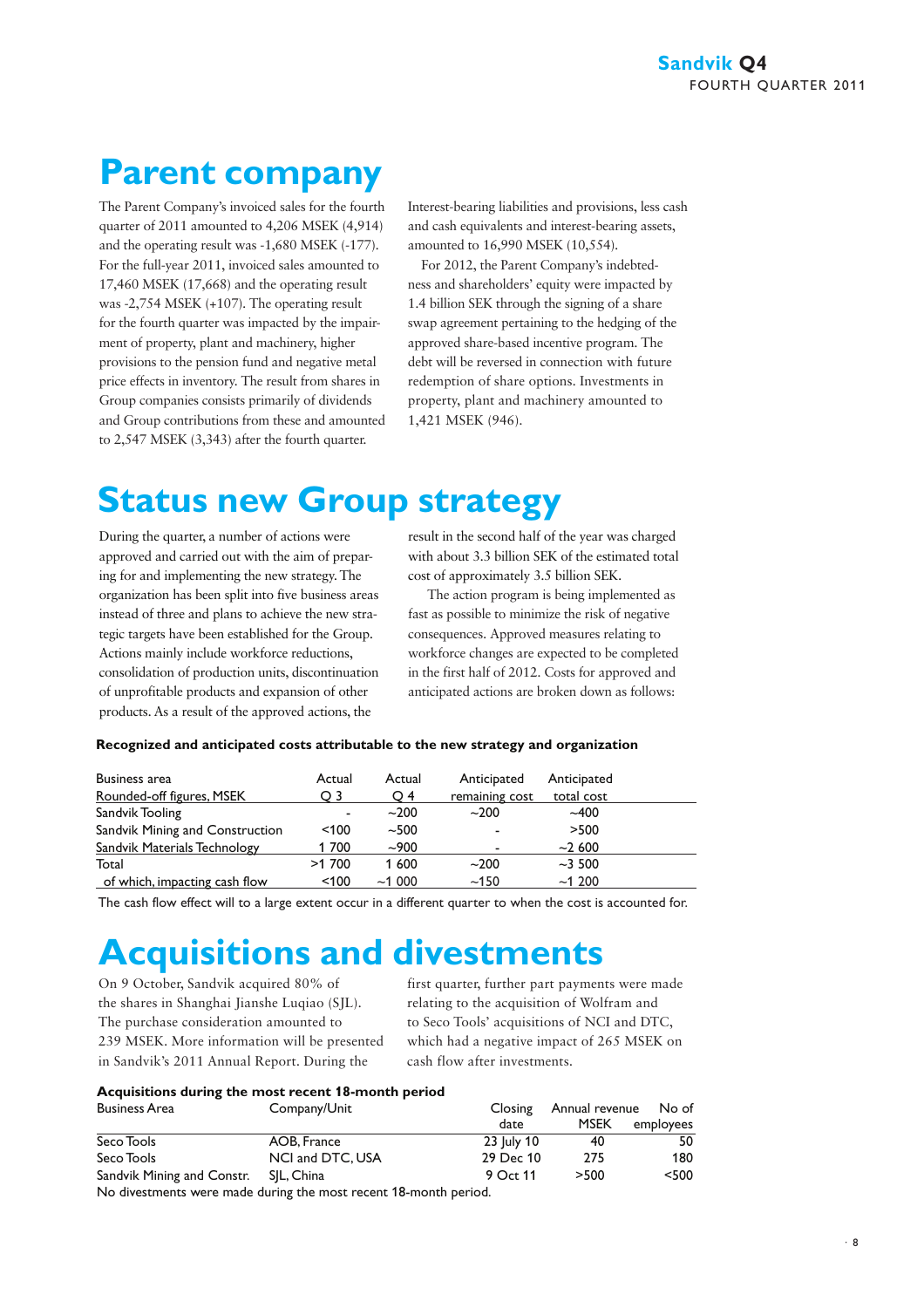## **Summary of Pro-forma results**

On 1 January 2012, Sandvik's new organization came into effect. Announced in September 2011, the new organization will consist of five business areas instead of three.

A pro forma summary for the past two years, in which the values of Seco Tools are also consolidated into Sandvik Machining Solutions, is set out as below:

|                                     | Sandvik<br>Construction Machining | Sandvik   | Sandvik<br><b>Materials</b> | Sandvik<br>Mining | Sandvik<br>Venture |
|-------------------------------------|-----------------------------------|-----------|-----------------------------|-------------------|--------------------|
| Full-year 2011                      |                                   | Solutions | Technology                  |                   |                    |
| Invoiced sales, MSEK                | 9 2 4 9                           | 28 171    | 16 339                      | 32 232            | 8056               |
| Adj. operating profit*, MSEK        | 340                               | 6 4 8 5   | 692                         | 5 4 1 1           | 1 3 5 1            |
| Adj. operating margin*, %           | 3.7                               | 23.0      | 4.2                         | 16.8              | 16.8               |
| Adj. return on capital employed*, % | 5.8                               | 34.3      | 4.6                         | 41.0              | 15.2               |
| Number of employees                 | 3 900                             | 18 500    | 8 2 0 0                     | 13 300            | 4 100              |

\* Excluding one-off costs for write-downs and restructuring. Return on capital employed will be finalized during February.

|                                              | Sandvik<br>Construction Machining | Sandvik   | Sandvik<br><b>Materials</b> | Sandvik<br>Mining | Sandvik<br>Venture |
|----------------------------------------------|-----------------------------------|-----------|-----------------------------|-------------------|--------------------|
| Full-year 2010                               |                                   | Solutions | <b>Technology</b>           |                   |                    |
| Invoiced sales, MSEK                         | 8 0 2 3                           | 24 457    | 15 703                      | 27 160            | 7 275              |
| Operating profit, MSEK                       | 571                               | 4 8 5 0   | 1 2 3 3                     | 4 0 9 4           | 850                |
| Operating margin, %                          | 7.1                               | 19.8      | 7.9                         | 15.1              | 11.7               |
| Return on capital employed <sup>**</sup> , % | 10.2                              | 25.7      | 9.0                         | 33.2              | 9.2                |
| Number of employees                          | 3 3 0 0                           | 17 500    | 8 0 0 0                     | 12 100            | 4 1 5 0            |

\*\*Return on capital employed will be finalized during February.

Pro forma results per quarter from 2007 will be available the 1 of March at the latest on www.sandvik.com/ir

### **Updated financial targets**

On account of the new strategy and organization, Sandvik performed an overview of the Group's financial goals. The goals should be viewed in relation to the Group's ambition to increase value creation and be the world leader in selected segments as well as an assessment of future global growth and sufficient financial strength. The updated goals of the Group are as follows:

| Yearly growth, total       | 8%                         | (8% organic) |
|----------------------------|----------------------------|--------------|
| Return on capital employed | 25%                        | (25%)        |
| Net debt ratio             | < 0.8                      | $(0.7-1.0)$  |
| <b>Dividend</b>            | 50 % of earnings per share | $(250\%)$    |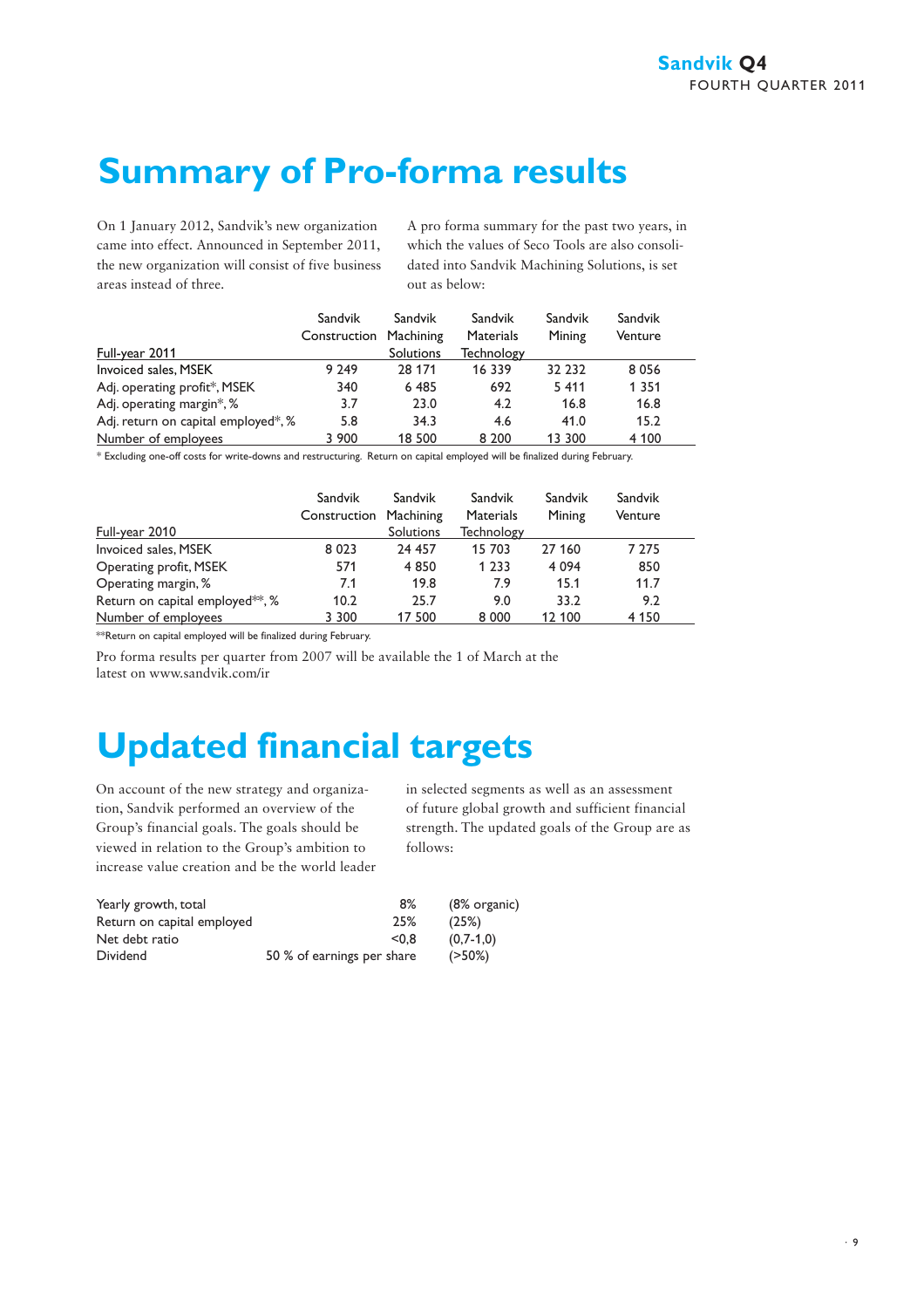## **Public offer to Seco Tools**

On 7 November 2011, Sandvik submitted a recommended public offer to minority shareholders of Seco Tools to acquire all remaining shares in the company. The offer stipulates that in exchange for each class B share in Seco Tools, Sandvik offers 1.2 shares in Sandvik. At the date of submission of the offer, Sandvik controlled 60.4% of the shares and 89.3% of the votes in Seco Tools. At an Extraordinary General Meeting on 12 December 2011, a resolution was passed to authorize the Board of Directors to decide on one or more new share issues of a maximum of 69,195,888 shares in the company as consideration to the shareholders in Seco Tools who accepted the offer. After the expiration of the initial acceptance period on 10 January 2012, the offer had been accepted to such an extent that Sandvik, and its subsidiaries,

controlled 98.7% of the shares and 99.6% of the votes, at which point the Board of Directors approved the issue of 66,889,974 new settlement shares and an extension of the period of acceptance to 26 January 2012. After the end of this extended and final period of acceptance, the offer has been accepted to such an extent that Sandvik, and its subsidiaries, now controls 99.4% of the shares and 99.8% of the votes in Seco Tools, and the Board of Directors has approved the issue of a further 1,208,774 new settlement shares. Furthermore, Sandvik has decided to implement a compulsory acquisition procedure for the remaining shares in Seco Tools and, at the request of Sandvik, Seco Tools has applied to have its class B shares delisted from NASDAQ OMX Stockholm.

# **Proposals to the 2012 AGM**

The Annual General Meeting will be held in Sandviken on the 2 May at 17:00 CET. The 2011 Annual Report will be available in the first week of April on www.sandvik.com. A printed version of the report can also be ordered on the website. The Board of Directors proposes a

dividend of 3.25 SEK per share (3.00), or a total of approximately 4,077 MSEK (3,559) for 2011. The proposal corresponds to 70% of reported earnings per share. The proposed record date to receive dividends is 5 May.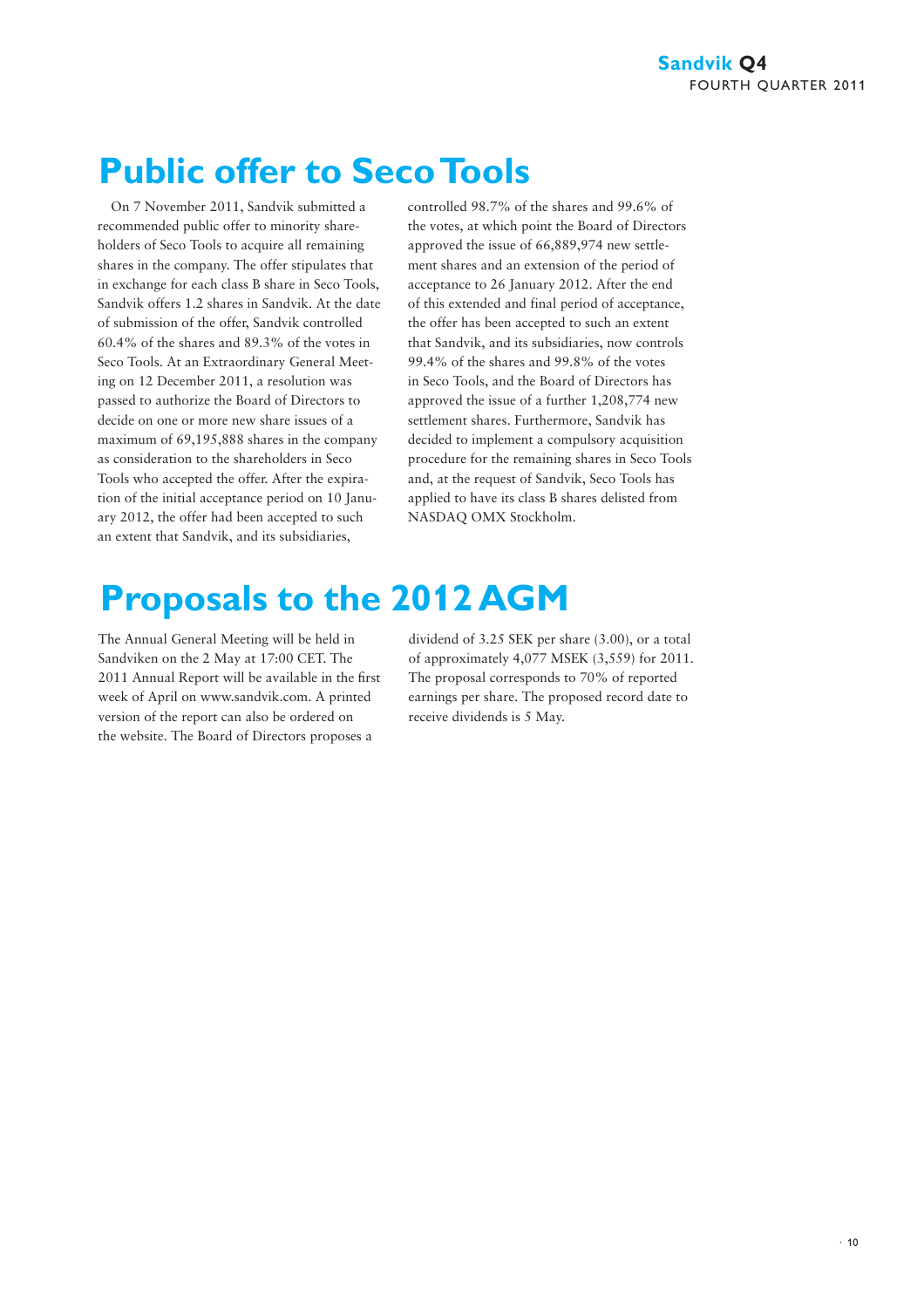### **The Group**

#### **INCOME STATEMENT**

| INCOME SIAIEMENI                           |                |                |        |          |           |        |
|--------------------------------------------|----------------|----------------|--------|----------|-----------|--------|
|                                            | Q <sub>4</sub> | O <sub>4</sub> | Change | $Q$ 1-4  | $O$ 1-4   | Change |
| <b>MSEK</b>                                | 2011           | 2010           | %      | 2011     | 2010      | %      |
| Revenue                                    | 25 104         | 23 276         | $+8$   | 94 084   | 82 654    | $+14$  |
| Cost of sales and services                 | $-17060$       | $-15233$       | $+12$  | $-61704$ | $-53131$  | $+16$  |
| Gross profit                               | 8 0 4 4        | 8 0 4 3        | $+/-0$ | 32 380   | 29 5 23   | $+10$  |
| % of revenues                              | 32.0           | 34.6           |        | 34.4     | 35.7      |        |
| Selling expenses                           | $-3.367$       | $-2898$        | $+16$  | $-13095$ | $-10.848$ | $+21$  |
| Administrative expenses                    | $-2028$        | $-1497$        | $+35$  | $-6416$  | $-5295$   | $+21$  |
| Research and development costs             | $-682$         | $-567$         | $+20$  | $-2421$  | $-2,106$  | $+15$  |
| Other operating income and expenses        | $-318$         | 48             |        | $-300$   | $-245$    | $-+23$ |
| Operating profit                           | 1 6 4 9        | 3 1 2 9        | $-47$  | 10 148   | 11 029    | -8     |
| % of revenues                              | 6.6            | 13.4           |        | 10.8     | 13.3      |        |
| Financial net                              | $-509$         | $-375$         | $+36$  | $-1969$  | $-1617$   | +22    |
| Profit after financial items               | 1 1 4 0        | 2 7 5 4        | $-59$  | 8 1 7 9  | 9 4 1 2   | $-13$  |
| % of revenues                              | 4.5            | 11.8           |        | 8.7      | 11.4      |        |
| Income tax                                 | $-337$         | $-568$         | $-41$  | $-2318$  | $-2469$   | -6     |
| Profit for the period                      | 803            | 2 186          | $-63$  | 5861     | 6 9 43    | $-16$  |
| % of revenues                              | 3.2            | 9.4            |        | 6.2      | 8.4       |        |
|                                            |                |                |        |          |           |        |
| Other comprehensive income                 |                |                |        |          |           |        |
| Foreign currency translation differences   | $-735$         | 90             |        | $-270$   | $-2.386$  |        |
| Cash-flow hedges                           | $-112$         | 94             |        | $-622$   | 615       |        |
| Tax related to other comprehensive income  | 30             | $-25$          |        | 164      | $-162$    |        |
| Other comprehensive income for the period. | $-817$         | 159            |        | $-728$   | $-1933$   |        |
| net after tax                              |                |                |        |          |           |        |
| Total comprehensive income for the period  | $-14$          | 2 3 4 5        |        | 5 1 3 3  | 5 0 1 0   |        |
| Profit for the period attributable to      |                |                |        |          |           |        |
| Owners of the parent                       | 731            | 2 0 9 4        |        | 5 4 9 8  | 6 6 3 4   |        |
| Non-controlling interests                  | 72             | 92             |        | 363      | 309       |        |
| Total comprehensive income attributable to |                |                |        |          |           |        |
| Owners of the parent                       | $-68$          | 2 2 4 9        |        | 4 7 7 3  | 4769      |        |
| Non-controlling interests                  | 54             | 96             |        | 360      | 241       |        |
| Earnings per share, SEK,*                  | 0.62           | 1.76           |        | 4.63     | 5.59      |        |

\* No dilution effects during the period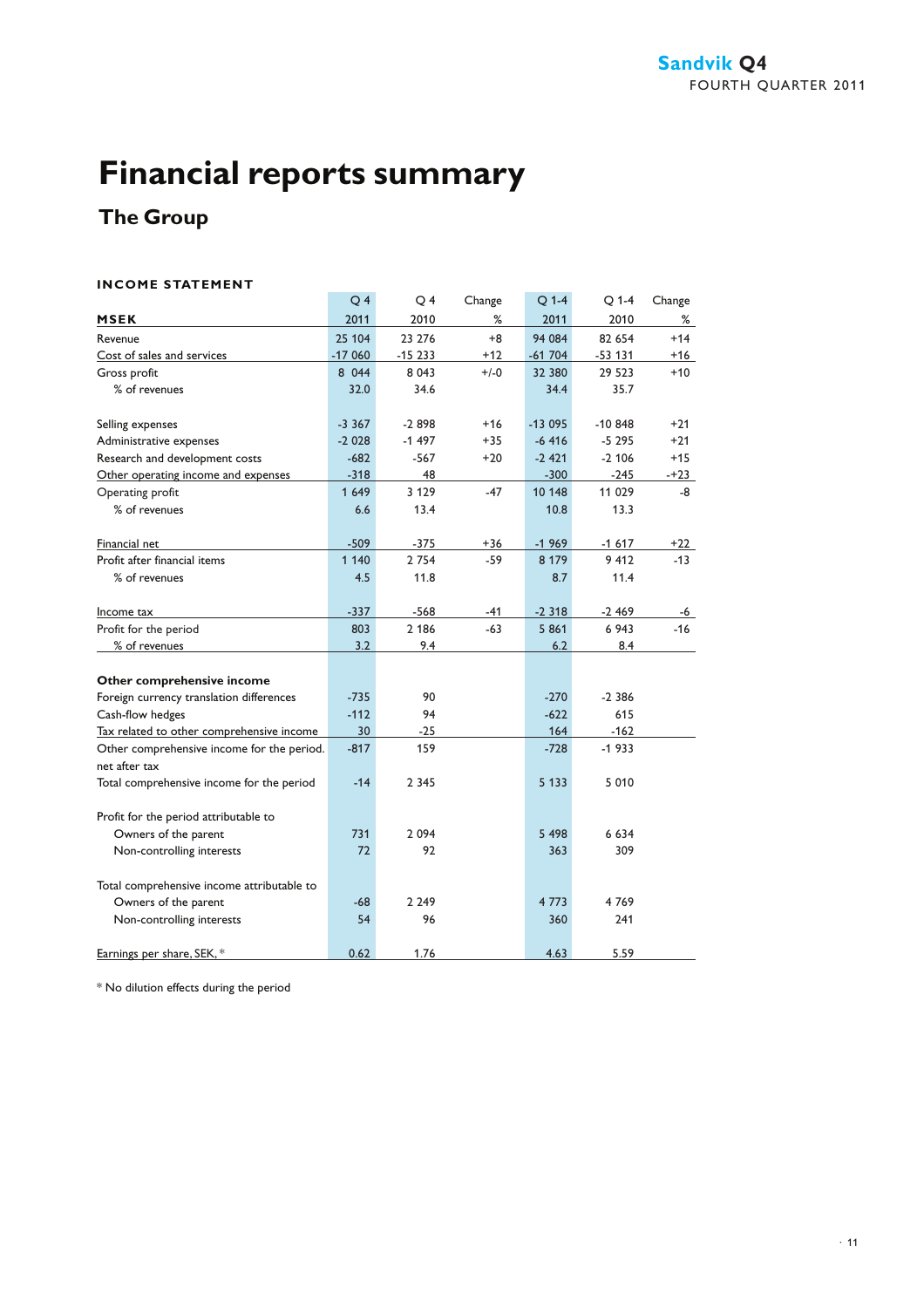### **The Group**

#### **BALANCE SHEET**

|                                                                              | 31 Dec  | 31 Dec  | Change |
|------------------------------------------------------------------------------|---------|---------|--------|
| <b>MSEK</b>                                                                  | 2011    | 2010    | ℅      |
| Intangible assets                                                            | 11 807  | 13 193  | $-11$  |
| Property, plant and equipment                                                | 25 702  | 25 25 2 | $+2$   |
| <b>Financial assets</b>                                                      | 6835    | 6 0 23  | $+13$  |
| Inventories                                                                  | 26 077  | 21 4 20 | $+22$  |
| Current receivables                                                          | 21 979  | 19 3 28 | $+14$  |
| Cash and cash equivalents                                                    | 5 5 9 2 | 4783    | $+17$  |
| Non-current assets classified as held for sale *                             | 747     |         |        |
| Total assets                                                                 | 98 739  | 89 999  | $+10$  |
|                                                                              |         |         |        |
| Total equity                                                                 | 33 891  | 33 813  | $+/0$  |
| Non-current interest-bearing liabilities                                     | 27 125  | 25 684  | $+6$   |
| Non-current non-interest-bearing liabilities                                 | 6 4 8 7 | 5869    | $+11$  |
| Current interest-bearing liabilities                                         | 5 9 4 8 | 3 7 8 3 | $+57$  |
| Current non-interest-bearing liabilities                                     | 25 180  | 20 850  | $+21$  |
| Liabilities associated with non-current assets classified as held for sale * | 108     |         |        |
| Total equity and liabilities                                                 | 98 739  | 89 999  | $+10$  |
|                                                                              |         |         |        |
| Net working capital **                                                       | 25 6 26 | 21 139  | $+21$  |
| Loans                                                                        | 30 455  | 26 976  | $+13$  |
| Net debt ***                                                                 | 25 908  | 23 200  | $+12$  |
| Non-controlling interests in total equity                                    | 1 4 0 1 | 1 2 3 3 | $+14$  |

\* Related to the part of Sandvik MedTech to be divested.

\*\* Inventories plus trade receivables excl. prepaid income taxes, reduced by non-interest-bearing liabilities excl. tax liabilities.

\*\*\* Current and non-current interest-bearing liabilities including net provisions for pensions, less cash and cash equivalents.

#### **CHANGE IN TOTAL EQUITY**

| CHANGE IN TOTAL EQUITT                                |                      |                 |         |
|-------------------------------------------------------|----------------------|-----------------|---------|
|                                                       | Equity related to    | Non-controlling | Total   |
| <b>MSEK</b>                                           | owners of the parent | interest        | equity  |
| Opening equity, 1 January 2010                        | 28 987               | 970             | 29 957  |
| Total comprehensive income for the period             | 4769                 | 241             | 5 0 1 0 |
| Acquisition of non-controlling interests              | 10                   | $-17$           | -7      |
| Divestment of non-controlling interests               |                      | 41              | 41      |
| <b>Dividends</b>                                      | $-1186$              | $-2$            | $-1188$ |
| Closing equity, 31 December 2010                      | 32 580               | 1 2 3 3         | 33 813  |
| Opening equity, 1 January 2011                        | 32 580               | 1 2 3 3         | 33 813  |
| Total comprehensive income for the period             | 4 7 7 3              | 360             | 5 1 3 3 |
| Personnel options program                             | 67                   |                 | 67      |
| Hedge of personnel options program through share swap | $-1353$              |                 | $-1353$ |
| Acquisition of non-controlling interests              | $-18$                | 56              | 38      |
| <b>Dividends</b>                                      | $-3559$              | $-248$          | $-3807$ |
| Closing equity, 31 December 2011                      | 32 490               | 1 401           | 33 891  |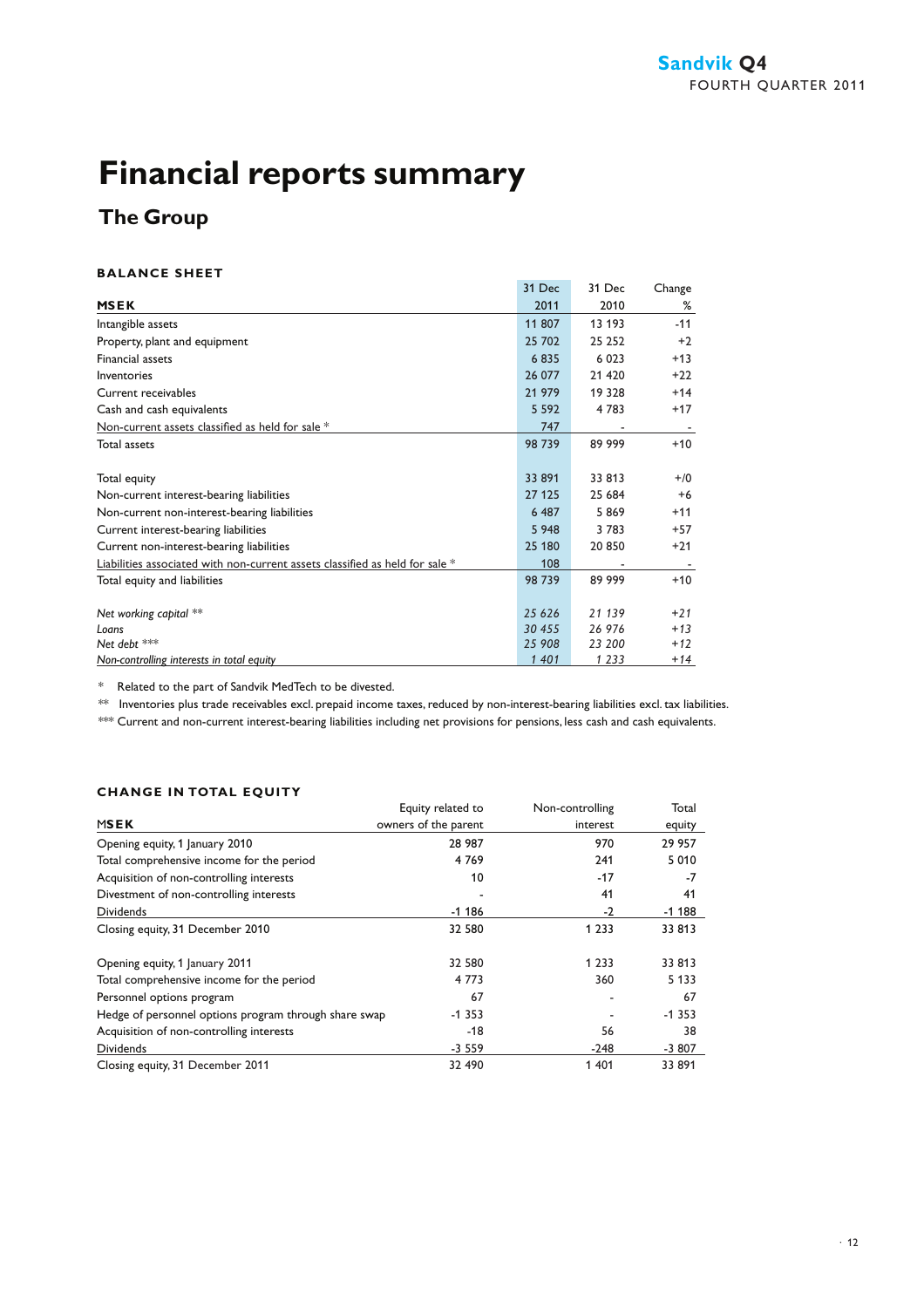### **The Group**

#### **CASH-FLOW STATEMENT**

|                                                                 | Q <sub>4</sub> | Q4      | $Q$ 1-4  | Q 1-4    |
|-----------------------------------------------------------------|----------------|---------|----------|----------|
| <b>MSEK</b>                                                     | 2011           | 2010    | 2011     | 2010     |
| Cash flow from operating activities                             |                |         |          |          |
| Income after financial income and expenses                      | $+1$ 140       | $+2754$ | $+8179$  | $+9412$  |
| Adjustment for depreciation, amortization and impairment losses | $+1362$        | $+1041$ | $+5823$  | +4 038   |
| Adjustment for items that do not require the use of cash etc.   | $+1323$        | $-70$   | $+1359$  | $-130$   |
| Income tax paid                                                 | $-689$         | $-73$   | $-2587$  | $-1056$  |
| Cash flow from operations before changes in working capital     | $+3136$        | $+3652$ | $+12774$ | $+12264$ |
| Changes in working capital                                      |                |         |          |          |
| Change in inventories                                           | $-17$          | $-443$  | $-4699$  | $-2,161$ |
| Change in operating receivables                                 | $+212$         | $-774$  | $-2598$  | $-2832$  |
| Change in operating liabilities                                 | $+70$          | $+995$  | $+2567$  | $+5041$  |
| Cash flow from operating activities                             | $+265$         | $-222$  | $-4730$  | $+48$    |
| Investments in rental equipment                                 | $-146$         | $-240$  | $-440$   | $-369$   |
| Divestments of rental equipment                                 | $+57$          | $+69$   | $+160$   | $+206$   |
| Cash flow from operations                                       | $+3312$        | $+3259$ | $+7764$  | $+12149$ |
| Cash flow from investing activities                             |                |         |          |          |
| Acquisitions of companies and shares, net of cash acquired      | $-73$          | $-490$  | $-338$   | $-1216$  |
| Acquisitions of property, plant and equipment                   | $-1648$        | $-1299$ | $-4994$  | $-3378$  |
| Proceeds from sale of property, plant and equipment             | $+13$          | $+50$   | $+152$   | $+214$   |
| Cash flow from investing activities                             | $-1708$        | $-1739$ | $-5180$  | -4 380   |
| Net cash flow after investing activities                        | $+1604$        | $+1520$ | $+2584$  | +7 769   |
| Cash flow from financing activities                             |                |         |          |          |
| Change in interest bearing debt                                 | $+522$         | $-1421$ | $+2$ 130 | $-9223$  |
| Dividends paid                                                  | $-3$           | $-1$    | $-3807$  | $-1188$  |
| Cash flow from financing activities                             | $+519$         | $-1422$ | $-1677$  | $-10411$ |
| Cash flow for the period                                        | $+2$ 123       | +98     | $+907$   | $-2642$  |
| Cash and cash equivalents at beginning of the period            | $+3508$        | $+4642$ | $+4783$  | $+7506$  |
| Exchange-rate differences in cash and cash equivalents          | $-39$          | $+43$   | $-98$    | -81      |
| Cash and cash equivalents at the end of the period              | $+5592$        | +4783   | $+5592$  | +4 783   |

| <b>KEY FIGURES</b>                                                | Full year | Full year |
|-------------------------------------------------------------------|-----------|-----------|
|                                                                   | 2011      | 2010      |
| No. of shares outstanding at end of period( $000$ ) <sup>1)</sup> | 1 186 287 | 1 186 287 |
| Average no. of shares('000) <sup>1)</sup>                         | 1 186 287 | 1 186 287 |
| Tax rate, %                                                       | 28.3      | 26.2      |
| Return on capital employed, $\frac{2}{3}$                         | 16.0      | 17.4      |
| Return on total equity, $\frac{\pi}{2}$                           | 17.3      | 22.1      |
| Return on total capital % <sup>2)</sup>                           | 11.1      | 12.7      |
| Shareholders' equity per share, SEK                               | 27.40     | 27.50     |
| Net debt/equity ratio                                             | 0.8       | 0.7       |
| Equity/assets ratio, %                                            | 34        | 38        |
| Net working capital, %                                            | 26        | 22        |
| Earnings per share, SEK                                           | 4.63      | 5.59      |
| Cash flow from operating activities, MSEK                         | $+7764$   | $+12149$  |
| Number of employees                                               | 50 030    | 47 064    |

1) No dilution effect during the period.

2) Rolling 12 months.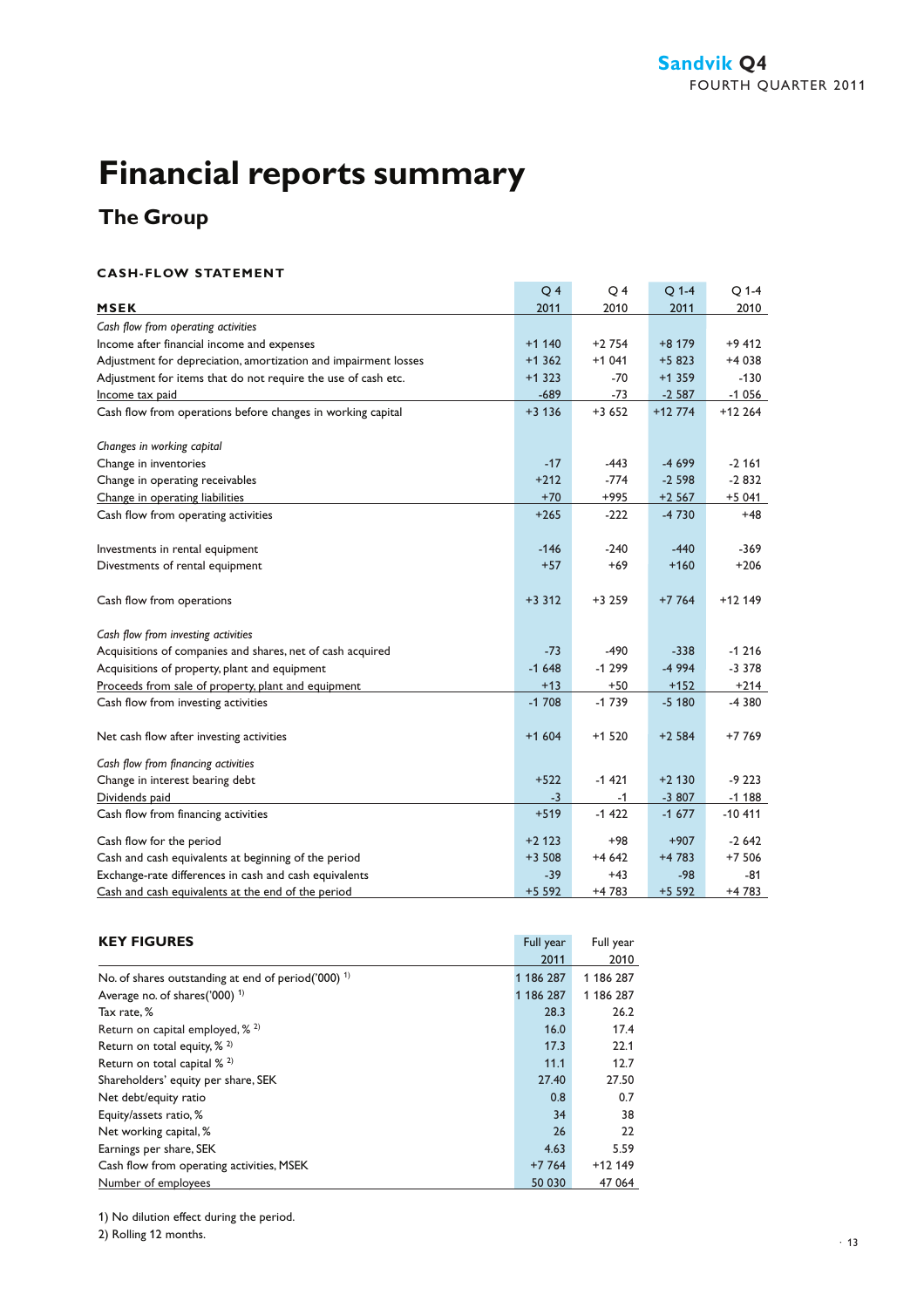### **The parent company**

#### **INCOME STATEMENT**

|                                            | $\overline{O}$ 4 | O 4          | Change | $Q$ 1-4  | $O$ 1-4  | Change |
|--------------------------------------------|------------------|--------------|--------|----------|----------|--------|
| <b>MSEK</b>                                | 2011             | 2010         | %      | 2011     | 2010     | %      |
| Revenue                                    | 4 2 0 6          | 4 9 1 4      | $-14$  | 17 460   | 17 668   | $-1$   |
| Cost of sales and services                 | $-4105$          | $-3790$      | 8      | $-15207$ | $-13348$ | $+14$  |
| Gross profit                               | 101              | 1 1 2 4      | $-91$  | 2 2 5 3  | 4 3 2 0  | $-48$  |
|                                            |                  |              |        |          |          |        |
| Selling expenses                           | $-254$           | $-219$       | 16     | $-748$   | $-631$   | $+19$  |
| Administrative expenses                    | $-1304$          | $-865$       | 51     | $-3725$  | $-2820$  | $+32$  |
| Research and development costs             | $-338$           | $-264$       | 28     | $-1150$  | -932     | $+23$  |
| Other operating income and expenses        | 115              | 47           |        | 616      | 170      |        |
| Operating profit                           | $-1680$          | $-177$       |        | $-2754$  | 107      |        |
|                                            |                  |              |        |          |          |        |
| Income from shares in group companies      | 2 5 4 7          | 3 1 4 1      | $-19$  | 2815     | 3 3 4 3  | -16    |
| Income from shares in associated companies |                  |              |        | 10       | 5        | $+100$ |
| Interest income and similar items          | 169              | 14           |        | 611      | 665      | -8     |
| Interest expenses and similar items        | $-253$           | $-342$       | $-26$  | $-1679$  | $-1376$  | $+22$  |
| Profit after financial items               | 783              | 2 6 3 6      | -70    | $-997$   | 2 744    |        |
|                                            |                  |              |        |          |          |        |
| Appropriations                             | $-8$             | $\mathbf{c}$ |        | $-8$     | 2        |        |
| Income tax expense                         | 102              | 339          | $-70$  | 625      | 104      |        |
| Profit for the period                      | 877              | 2977         | $-71$  | $-380$   | 2850     |        |

**Contract Contract** 

#### **BALANCE SHEET**

| BALANLE SMEEI                                          |         |         |                         |
|--------------------------------------------------------|---------|---------|-------------------------|
|                                                        | 31 Dec  | 31 Dec  | Change                  |
| <b>MSEK</b>                                            | 2011    | 2010    | %                       |
| Intangible assets                                      |         | 17      | 25<br>$-32$             |
| Property, plant and equipment                          | 6992    | 6768    | $+3$                    |
| <b>Financial assets</b>                                | 18 502  | 15831   | $+17$                   |
| Inventories                                            | 4 0 2 3 | 3675    | $+9$                    |
| Current receivables                                    | 15 699  | 20 000  | $-22$                   |
| Cash and cash equivalents                              |         | 8       | 12<br>-33               |
| Total assets                                           | 45 241  | 46 311  | $-2$                    |
|                                                        |         |         |                         |
| Total equity                                           | 12 5 16 | 17 740  | $-29$                   |
| Untaxed reserves                                       |         | 10      | $+400$<br>$\mathcal{P}$ |
| Provisions                                             |         | 697     | 281<br>$+148$           |
| Non-current interest-bearing liabilities               | 16 072  | 14 592  | $+10$                   |
| Non-current non-interest-bearing liabilities           |         | 33      |                         |
| Current interest-bearing liabilities                   | 9 0 3 2 | 8 3 1 2 | $+9$                    |
| Current non-interest-bearing liabilities               | 6881    | 5 3 8 4 | $+28$                   |
| Total equity and liabilities                           | 45 241  | 46 311  | $-2$                    |
|                                                        |         |         |                         |
| Pledged assets                                         |         |         |                         |
| Contingent liabilities                                 | 12 006  | 11 228  | $+7$                    |
| Interest-bearing liabilities and provisions minus cash |         |         |                         |
| and cash equivalents and interest-bearing assets       | 16 990  | 10 554  | $+61$                   |
| Investments in fixed assets                            | 1 4 2 1 |         | 946<br>$+50$            |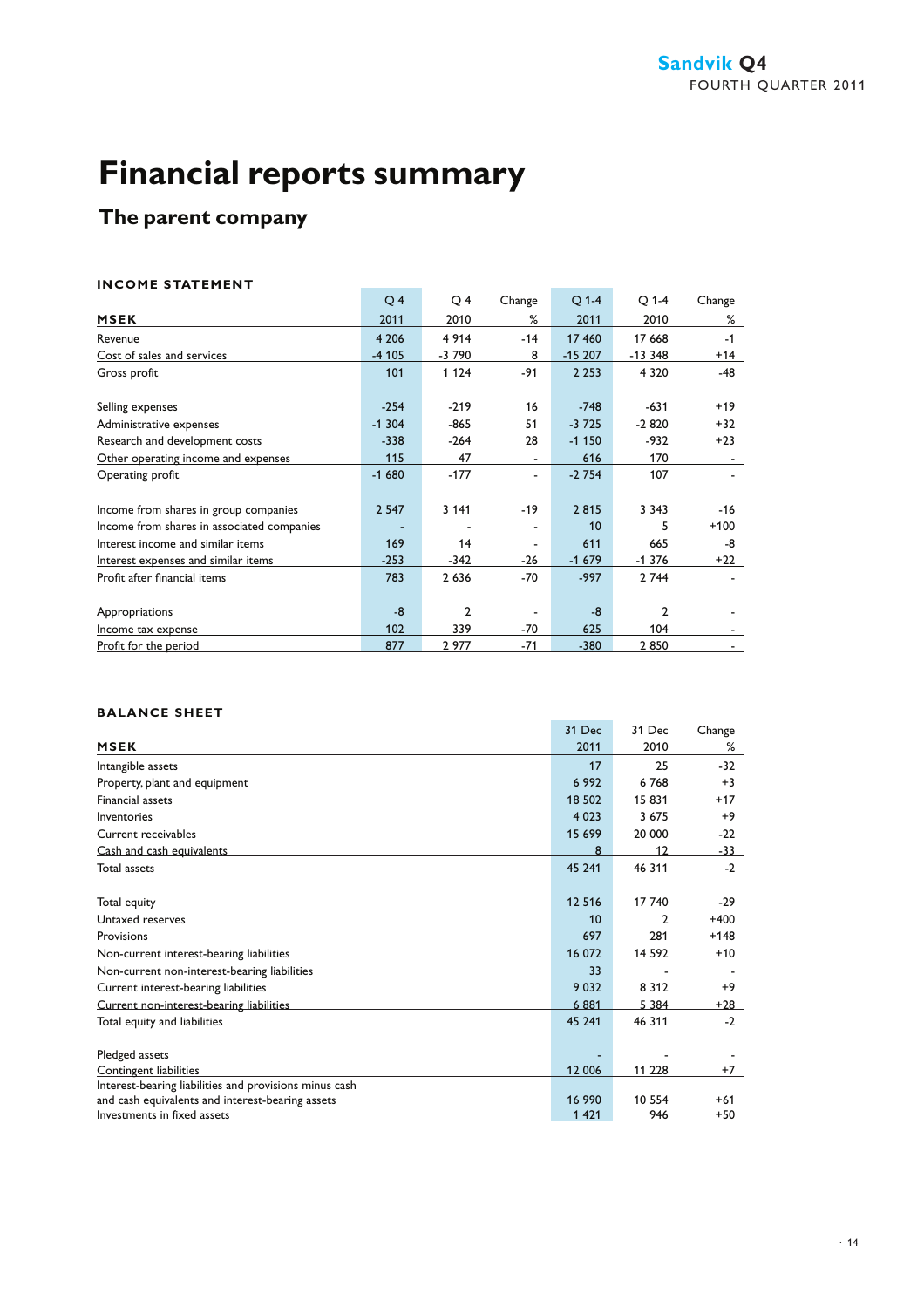### **Market overview**

### **The Group**

#### **ORDER INTAKE OCH INVOICED SALES PER MARKET AREA Q4 2011**

**The Group**

|                                        | <b>Order intake</b> |        | Change* | Share          | <b>Invoiced sales</b> | Change* | Share          |
|----------------------------------------|---------------------|--------|---------|----------------|-----------------------|---------|----------------|
| Market area                            | <b>MSEK</b>         | %      | %1)     | %              | <b>MSEK</b>           | %       | %              |
| Europe                                 | 8 9 1 1             | $+4$   | $+4$    | 37             | 9 0 7 1               | $+7$    | 36             |
| <b>NAFTA</b>                           | 4 1 6 7             | $+9$   | $+9$    | 18             | 4 2 3 9               | $+18$   | 17             |
| South America                          | 1890                | -38    | $+5$    | 8              | 2 1 3 0               | $+1$    | 8              |
| Africa/Middle East                     | 1866                | $-29$  | $-17$   | 8              | 2 5 5 0               | $+15$   | 10             |
| Asia                                   | 4 6 6 0             | $+3$   | $+22$   | 19             | 4 7 4 1               | $+9$    | 19             |
| Australia                              | 2 4 9 6             | $-24$  | $-21$   | 10             | 2 3 7 3               | $+7$    | 10             |
| Total                                  | 23 990              | $-7$   | $+3$    | 100            | 25 104                | $+9$    | 100            |
| <b>Sandvik Tooling</b>                 |                     |        |         |                |                       |         |                |
| Europe                                 | 4 1 7 6             | $+27$  | $+27$   | 56             | 3858                  | $+17$   | 55             |
| <b>NAFTA</b>                           | 1 3 1 1             | $+21$  | $+21$   | 18             | 1 2 9 8               | $+19$   | 18             |
| South America                          | 277                 | $-4$   | $-4$    | 4              | 275                   | $+5$    | $\overline{4}$ |
| Africa/Middle East                     | 102                 | $+103$ | $+103$  | 1              | 85                    | -8      | 1              |
| Asia                                   | 1 4 3 9             | $+10$  | $+10$   | 20             | 1 5 0 6               | $+11$   | 21             |
| Australia                              | 80                  | $+2$   | $+2$    | 1              | 82                    | +8      | $\mathbf{1}$   |
| Total                                  | 7 3 8 5             | $+21$  | $+21$   | 100            | 7 104                 | $+15$   | 100            |
| <b>Sandvik Mining and Construction</b> |                     |        |         |                |                       |         |                |
| Europe                                 | 1730                | $-10$  | $-10$   | 16             | 2 1 1 3               | $+17$   | 18             |
| <b>NAFTA</b>                           | 1 3 9 8             | $+2$   | $+2$    | 13             | 1 5 0 5               | $+27$   | 13             |
| South America                          | 1 3 9 7             | $-46$  | $+5$    | 13             | 1 6 6 1               | $+1$    | 14             |
| Africa/Middle East                     | 1657                | $-34$  | $-21$   | 16             | 2 3 0 8               | $+14$   | 20             |
| Asia                                   | 2 3 0 3             | $+35$  | $+62$   | 22             | 1973                  | $+11$   | 17             |
| Australia                              | 2 1 3 0             | $-28$  | $-25$   | 20             | 2 0 2 9               | +9      | 18             |
| Total                                  | 10 615              | $-19$  | $-2$    | 100            | 11 589                | $+13$   | 100            |
| <b>Sandvik Materials Technology</b>    |                     |        |         |                |                       |         |                |
| Europe                                 | 1977                | $-17$  | $-17$   | 48             | 2 0 5 5               | $-14$   | 45             |
| <b>NAFTA</b>                           | 1 0 5 3             | 0      | 0       | 26             | 1 0 5 6               | $+4$    | 23             |
| South America                          | 140                 | $+34$  | $+34$   | 3              | 109                   | $-17$   | 3              |
| Africa/Middle East                     | 78                  | $+38$  | $+38$   | $\overline{2}$ | 129                   | 66      | 3              |
| Asia                                   | 611                 | $-51$  | $-23$   | 15             | 966                   | $+2$    | 21             |
| Australia                              | 265                 | $+10$  | $+10$   | 6              | 241                   | $-4$    | 5              |
| Total                                  | 4 1 2 4             | $-19$  | $-11$   | 100            | 4 5 5 6               | $-5$    | 100            |

\* At fixed exchange rates for comparable units.

1) Excluding major orders.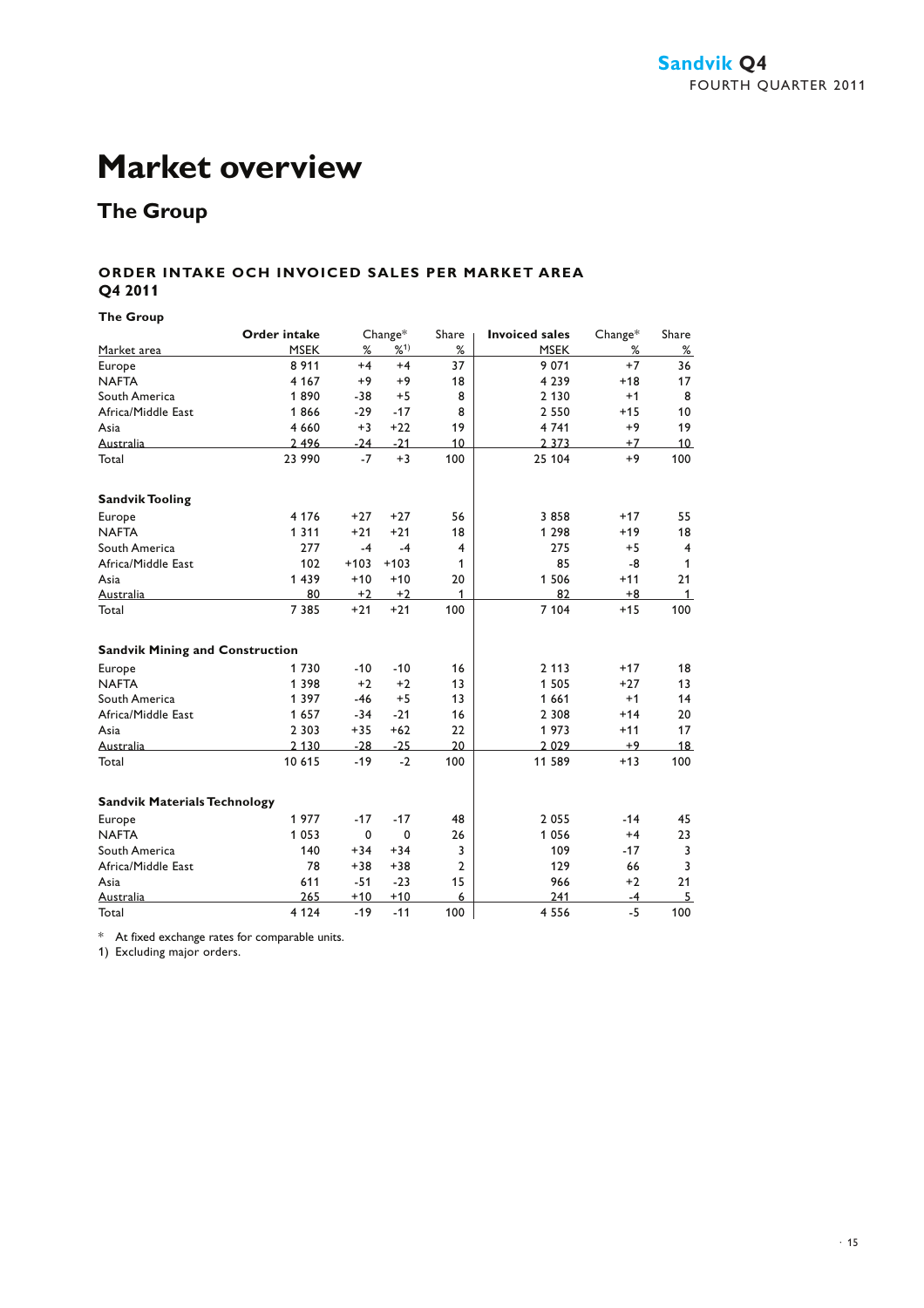### **The Group**

#### **ORDER INTAKE BY BUSINESS AREA**

|                                          |         | Q 4 Full-year | Q <sub>1</sub> | Q <sub>2</sub> | Q <sub>3</sub> | Q <sub>4</sub> | Change Q 4 |       | Full-year |
|------------------------------------------|---------|---------------|----------------|----------------|----------------|----------------|------------|-------|-----------|
| <b>MSEK</b>                              | 2010    | 2010          | 2011           | 2011           | 2011           | 2011           | %          | % 1)  | 2011      |
| Sandvik Tooling                          | 6 1 5 0 | 24 342        | 6 9 8 2        | 7 0 23         | 6 5 2 8        | 7 3 8 5        | $+20$      | $+21$ | 27 918    |
| Sandvik Mining and Construction          | 13 381  | 42 079        | 10 695         | 11 733         | 12 474         | 10 615         | $-21$      | $-19$ | 45 517    |
| Sandvik Materials Technology             | 5 1 5 8 | 20 847        | 5 4 3 6        | 4790           | 4 0 9 6        | 4 1 2 4        | $-20$      | $-19$ | 18 445    |
| Seco Tools <sup>2)</sup>                 | 1 6 2 4 | 6016          | 1788           | 1815           | 1727           | 1866           | $+15$      | $+12$ | 7 1 9 6   |
| Group activities                         |         | 1             |                |                |                |                |            |       | 2         |
| Group total                              | 26 313  | 93 285        | 24 901         | 25 361         | 24 8 25        | 23 990         | $-9$       | $-7$  | 99 078    |
| <b>INVOICED SALES BY BUSINESS AREA</b>   |         |               |                |                |                |                |            |       |           |
|                                          |         | Q 4 Full-year | Q <sub>1</sub> | Q <sub>2</sub> | Q <sub>3</sub> | Q <sub>4</sub> | Change Q 4 |       | Full-year |
| <b>MSEK</b>                              | 2010    | 2010          | 2011           | 2011           | 2011           | 2011           | %          | % 1)  | 2011      |
| Sandvik Tooling                          | 6 2 5 5 | 23 893        | 6 5 2 4        | 6840           | 6 6 9 2        | 7 104          | $+14$      | $+15$ | 27 160    |
| Sandvik Mining and Construction          | 10 543  | 35 182        | 9 1 8 2        | 9867           | 10 843         | 11 589         | $+10$      | $+13$ | 41 481    |
| Sandvik Materials Technology             | 4896    | 17 703        | 4 5 9 8        | 4 9 3 5        | 4 2 9 1        | 4 5 5 6        | -7         | $-5$  | 18 379    |
| Seco Tools $2)$                          | 1 572   | 5838          | 1716           | 1 771          | 1692           | 1847           | $+17$      | $+15$ | 7 0 2 6   |
| Group activities                         | 10      | 38            | 10             | 8              | 10             | 8              |            |       | 38        |
| Group total                              | 23 276  | 82 654        | 22 030         | 23 4 21        | 23 5 28        | 25 104         | $+8$       | $+9$  | 94 084    |
| <b>OPERATING RESULT BY BUSINESS AREA</b> |         |               |                |                |                |                |            |       |           |
|                                          |         | Q 4 Full-year | Q <sub>1</sub> | Q <sub>2</sub> | Q <sub>3</sub> | Q <sub>4</sub> | Change Q 4 |       | Full-year |
| <b>MSEK</b>                              | 2010    | 2010          | 2011           | 2011           | 2011           | 2011           | %          |       | 2011      |
| Sandvik Tooling                          | 1 2 1 9 | 4 2 9 6       | 1 400          | 1 572          | 1 4 8 3        | 1 4 4 1        | $+18$      |       | 5896      |
| Sandvik Mining and Construction          | 1 5 0 3 | 4 6 6 5       | 1 3 2 7        | 1 4 0 5        | 1 5 5 0        | 964            | $-36$      |       | 5 2 4 6   |
| Sandvik Materials Technology             | 326     | 1 5 4 0       | 362            | 402            | $-1542$        | $-841$         |            |       | $-1619$   |
| Seco Tools <sup>2)</sup>                 | 322     | 1 0 9 8       | 352            | 388            | 297            | 369            | $+15$      |       | 1 408     |
| Group activities                         | $-241$  | -570          | $-170$         | $-205$         | $-123$         | $-284$         |            |       | $-783$    |
| Group total 3)                           | 3129    | 11 0 29       | 3271           | 3562           | 1 6 6 5        | 1 6 4 9        | $-47$      |       | 10 148    |
|                                          |         |               |                |                |                |                |            |       |           |
| <b>OPERATING MARGIN BY BUSINESS AREA</b> |         |               |                |                |                |                |            |       |           |
|                                          |         | Q 4 Full-year | Q <sub>1</sub> | Q <sub>2</sub> | Q <sub>3</sub> | Q <sub>4</sub> |            |       | Full-year |
| <b>MSEK</b>                              | 2010    | 2010          | 2011           | 2011           | 2011           | 2011           |            |       | 2011      |
| Sandvik Tooling                          | 19.5    | 18.0          | 21.5           | 23.0           | 22.2           | 20.3           |            |       | 21.7      |
| Sandvik Mining and Construction          | 14.3    | 13.3          | 14.5           | 14.2           | 14.3           | 8.3            |            |       | 12.6      |
| Sandvik Materials Technology             | 6.7     | 8.7           | 7.9            | 8.1            | $-35.9$        | $-18.5$        |            |       | $-8.8$    |
| Seco Tools $2$                           | 20.5    | 18.8          | 20.5           | 21.9           | 17.6           | 20.0           |            |       | 20.0      |
| Group total                              | 13.4    | 13.3          | 14.8           | 15.2           | 7.1            | 6.6            |            |       | 10.8      |

1) Change compared with preceding year at fixed exchange rates for comparable units.

2) As a result of the majority holding in Seco Tools AB, Sandvik consolidates this company.

For comments, refer to the Seco Tools' interim report.

3) Internal transactions had negligible effect on business area profits.